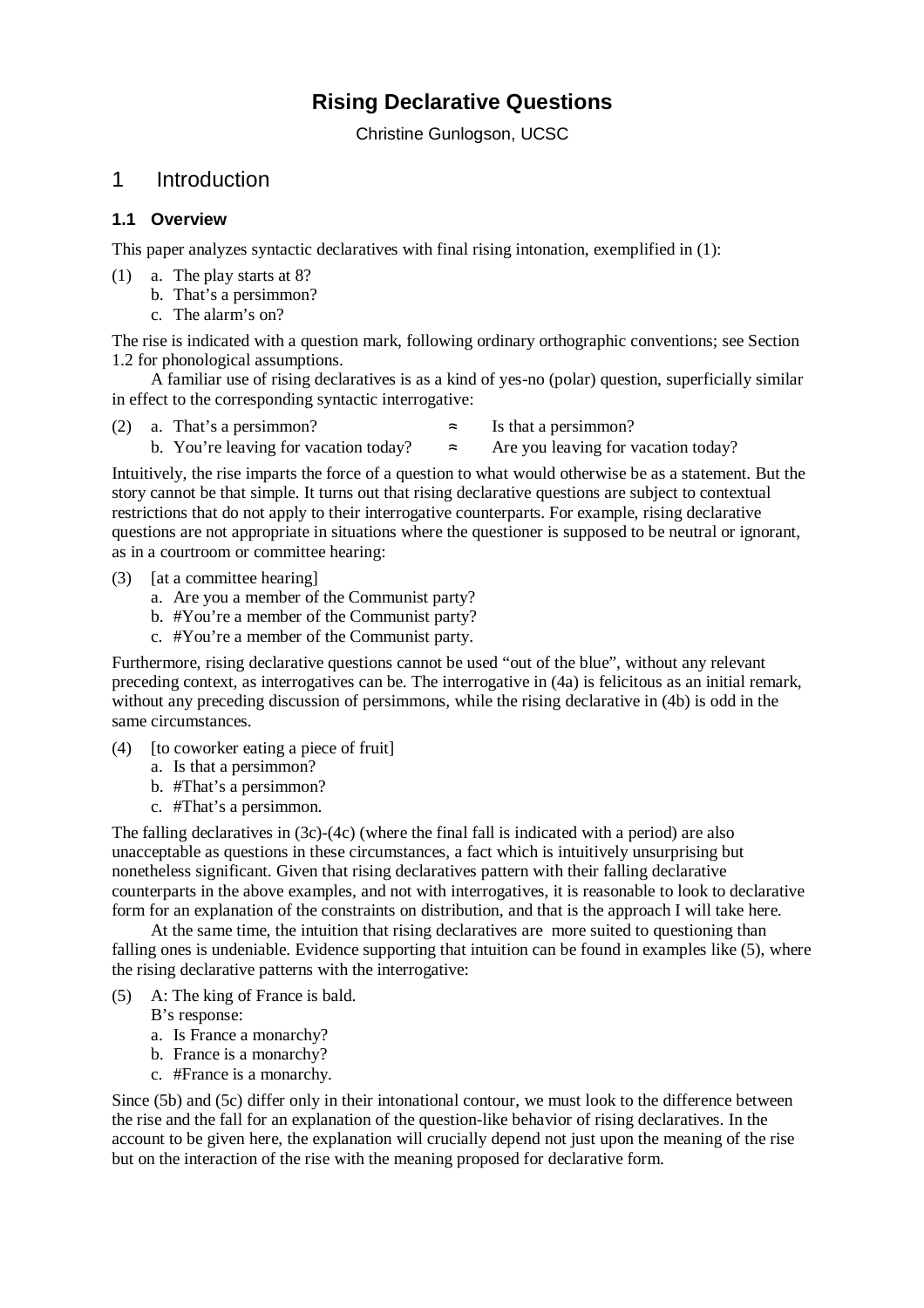The goal of the paper is to characterize the distribution of rising declaratives as questions and provide a compositional analysis from which both the restrictions and the questioning use follow. I use the minimal pair methodology exemplified in (3)-(5) throughout the paper: rising declaratives are compared with rising interrogatives on the one hand and with falling declaratives on the other, holding constant the lexical content and location of the nuclear accent. Interrogatives, too, can have either rising or falling intonation, but I restrict attention for present purposes to the rising variety. The terms (*polar*) *interrogative* and *declarative* are understood as referring to syntactic sentence types, while *(polar) question* is used for the name of a pragmatic category to which utterances of both interrogatives and declaratives can belong.

The analysis proceeds as follows. Section 2 is descriptive, introducing data bearing on the distribution of rising declarative questions and formulating in intuitive terms two of the empirical generalizations on which the analysis is based, as follows:

- (6) Declaratives, rising and falling, are not neutral; they convey a bias lacking in the use of syntactic interrogatives.
- (7) Rising declaratives, like syntactic interrogatives, fail to commit the Speaker to their propositional content.

Section 3 proposes a semantic analysis of rising and falling declaratives from which the above generalizations follow. The analysis gives formal substance to the intuitive notions of commitment and bias, using an articulated version of Stalnaker's (1978) Common Ground that tracks each participant's commitments individually. I model the effects of discourse moves as context updates, proposing that rising declaratives have the effect of committing the Addressee to their propositional content. Such a move results in contextual bias, consistent with (6), but does not commit the Speaker one way or another, as required for (7).

The analysis of declarative bias offered in Section 3 accounts for examples like (3) and (5) above. However, the restriction illustrated in (4), which demands preceding context of a particular sort for declarative questions, does not follow in any immediately obvious way from the account of declarative bias. In Section 4 I argue for characterizing the restriction descriptively as in (8):

(8) The Contextual Bias Condition: Rising declaratives can only be used as questions in contexts where the Addressee is already publicly committed to the proposition expressed.

The Contextual Bias Condition is derived from a more general principle governing the interpretation of utterances as polar questions: I claim that uninformativeness is a necessary condition for the interpretation of a move as a question. Interrogatives are uninformative by nature and thus can meet the condition in any context. Rising declaratives, however, can count as questions only if the Addressee is understood to be publicly committed to the proposition expressed by the declarative – that is, only if the Contextual Bias Condition is met. The analysis predicts, correctly, that in addition to their familiar "echoing" function, rising declaratives may be used to question presuppositions and inferences taken to be logical consequences of the Addressee's public position, whether or not such inference finds its basis in a preceding utterance.

The notion of "question" to be explicated in this paper is a broad one, not limited to the prototypical case of an "information question". In keeping with the empirical orientation of the paper, I approach the task of characterizing the category of polar questions in a distributional way. Section 5 makes explicit the overlap between rising declaratives and interrogatives that I claim underlies the questioning use of rising declaratives. The contrast between rising and falling declaratives as questions also follows.

### **1.2 Phonological assumptions**

As mentioned, I indicate final rising and final falling intonation with the standard orthographic devices of the question mark and the period, respectively. For investigative purposes I will count as a "rise" any contour whose tail (i.e., post-nuclear portion) is non-falling throughout its length and which ends at a point higher than the nuclear accent (which is assumed to be simplex, i.e., not bitonal). Similarly, a "fall" is non-rising throughout its tail and ends at a point lower than the nuclear accent. These descriptions are adapted from Gussenhoven 1983 but can be expressed in other systems as well. For example, the above description of the rise fits the tunes  $H^* H L\%$ ,  $L^* H H\%$ ,  $L^* H L\%$ ,  $L^* L H\%$ in the system of Pierrehumbert 1980, as modified in Beckman and Pierrehumbert 1986.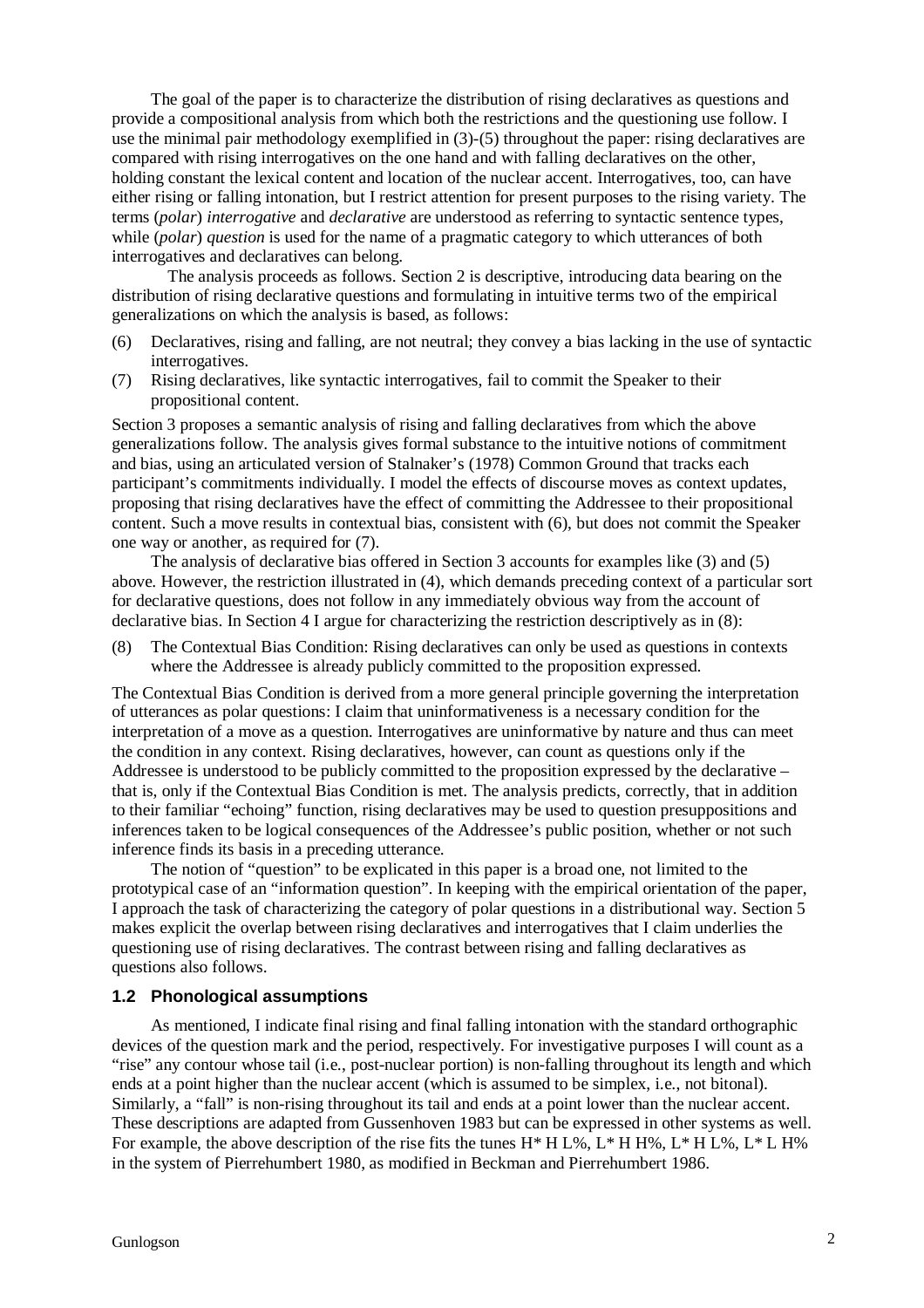Gussenhoven's system postulates three fundamental contour shapes, the rise, the fall, and the fall-rise, with variations expressed in terms of modifications to each type. The above descriptions correspond closely (though not exactly) to Gussenhoven's for the categories of rise and fall; I ignore the fall-rise and the inventory of modifications to the basic contours.

# 2 Distributional generalizations

## **2.1 Declarative bias**

In this section I will document ways in which rising declaratives pattern with their falling declarative counterparts, differing from syntactic interrogatives. The central observation is that declaratives are unsuitable in contexts where the Speaker is expected to maintain an attitude of neutrality or ignorance. First, as noted in the introduction, rising declaratives do not work to elicit information in an unbiased way, as (9)-(10) show.

- (9) [in a courtroom or committee hearing]
	- a. Are you a member of the Communist party?
	- b. #You're a member of the Communist party?
	- c. #You're a member of the Communist party.
- (10) [as an exam question]
	- a. Is the empty set a member of itself?
	- b. #The empty set is a member of itself?
	- c. #The empty set is a member of itself.

In a similar vein, (11) shows that the issue raised by a declarative question cannot be regarded as open or unsettled, liable to go either way. In fact, in (12) the rising declarative cannot be described as a *question* at all, even though the construction is one that accepts a root clause, as (12a) demonstrates.

- (11) It's an open question.
	- a. Did she lie to the grand jury?
	- b. #She lied to the grand jury?
	- c. #She lied to the grand jury.
- (12) a. The question is, does he have the money?
	- b. The question is, #he has the money?
	- c. The question is, #he has the money.

Interrogatives can be used to initiate a line of inquiry and hypothetically extend it using *if so* and *if not*. For example, (13a) is the sort of question that might appear on a health insurance form. Rising declarative questions cannot be used in this way.

- (13) Are you married?
	- a. If so, does your spouse have health insurance?
	- b. #If so, your spouse has health insurance?
	- c. #If so, your spouse has health insurance.

(14) demonstrates that rising declaratives, unlike interrogatives, don't work well to solicit advice or an opinion – what Huddleston 1994 calls "direction" questions.

- (14) What do you think?
	- a. Should I cut my hair?
	- b. #I should cut my hair?
	- c. #I should cut my hair.

Rising declaratives make poor speculative questions, i.e., questions designed to instigate thought and/or discussion without necessarily being answered or answerable. (16a), for example, might lead into a discussion of the JFK assassination without committing the Speaker to any particular view; (16b) cannot be used for the same effect.

- (15) a. Does God exist?
	- b. #God exists?
	- c. #God exists.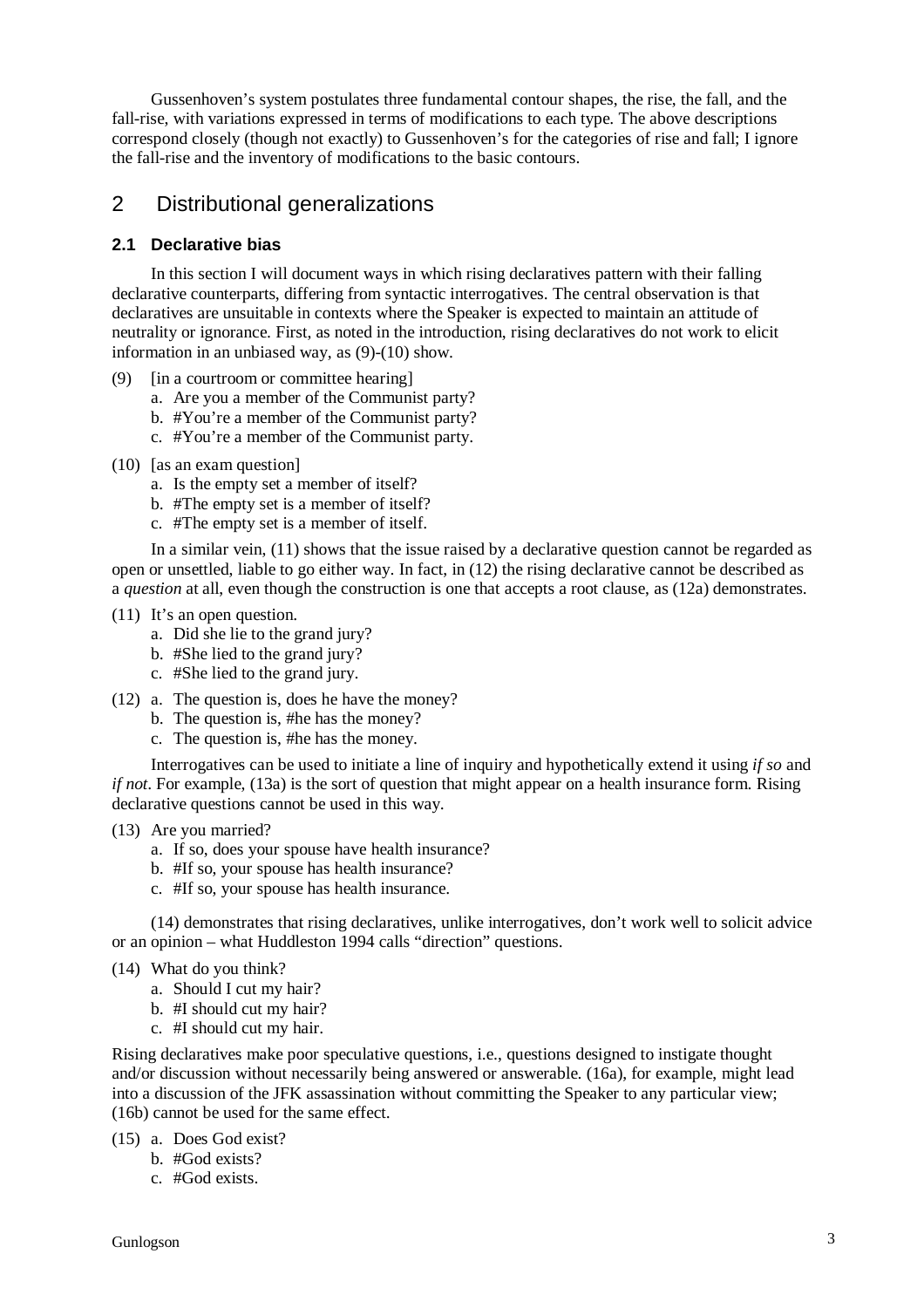- (16) a. Did Oswald act alone?
	- b. #Oswald acted alone?
	- c. #Oswald acted alone.

As is already evident, the patterns involving restrictions on declaratives as questions are not limited to standard "information question" contexts, i.e., requests for information from an uninformed Speaker to an Addressee assumed to be informed and willing to provide the information. The point becomes even clearer when we look at examples like (17), in which interrogatives function as polite requests for action rather than for information. Declaratives do not share this function, as the (b) and (c) cases show.

- (17) a. Can you (please) pass the salt?
	- b. #You can (please) pass the salt?
	- c. #You can (please) pass the salt.

The sarcastic question in (18) provides another illustration of the reduced rhetorical range of declarative questions compared to interrogatives.

- (18) a. Is the Pope Catholic?
	- b. #The Pope's Catholic?
	- c. #The Pope's Catholic.

The descriptive generalization I advance for the examples considered so far is given in (19):

(19) Declaratives, rising and falling, are not neutral; they convey a bias lacking in the use of syntactic interrogatives.

In offering (19) as a descriptive generalization for the data so far I also offer an implicit hypothesis about the use of interrogatives in the contexts illustrated — namely, that certain functions of interrogatives, such as direction questions, polite requests, etc., involve at least the appearance of neutrality. I won't attempt to justify this hypothesis explicitly, which would require case-by-case study of the various uses seen above. Rather, I will take (19) as a reasonable working descriptive generalization and seek a characterization of the notions of neutrality and bias, with the expectation that such notions will ultimately be useful in understanding the range of discourse functions available for interrogatives as well as declaratives.

The flip side to the patterns seen so far is that declaratives, differing from interrogatives, are useful in situations where bias rather than neutrality is called for. When it comes to contributing new information, for example, bias is a good thing. This is a given for falling declaratives, which are the prototypical way to offer a piece of news. But rising declaratives, too, have this potential for many speakers. The use of rising declaratives as a routine way to offer new information is exemplified in (20)-(21). Note that rising interrogatives do not share this function.

- (20) Radio station DJ: Good morning Susan. Where are you calling from?
	- Caller: a. #Am I from Skokie?
	- b. I'm from Skokie?
	-
	- c. I'm from Skokie. [adapted from Hirschberg and Ward 1995]
- (21) a. #Is my name Carl? #Will I be your waiter tonight?
	- b. My name is Carl? I'll be your waiter tonight?
	- c. My name is Carl. I'll be your waiter tonight.

The main concern of this paper is the use of rising declaratives as questions; but the possibility of informative use must be allowed for by the analysis.

The examples given throughout this section distinguishing the use of declaratives from that of interrogatives tally with other systematic differences between the two categories. For example, interrogatives, but not declaratives, support polarity items like *any* and *ever* (Huddleston 1994):

- (22) a. Is anybody home?
	- b. #Anybody's home?
	- c. #Anybody's home.

The facts about sentence type and polarity marking do not fit in any obvious way under the generalization in (19), but they support the general view defended here – namely, that rising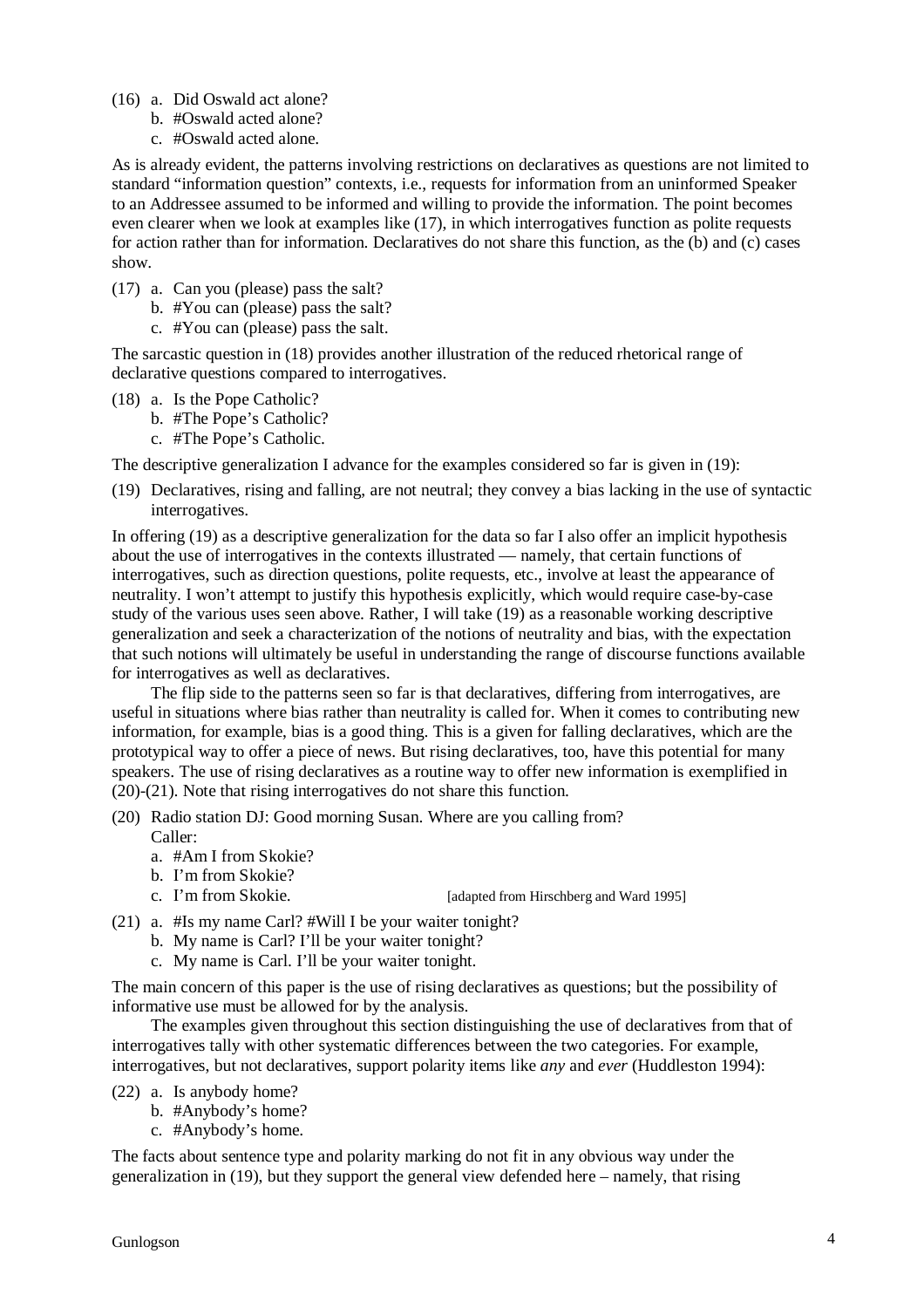declarative questions are not interchangeable with rising interrogatives, but acquire their questioning function in a more complex way that is true to their essentially declarative nature.

### **2.2 Lack of Speaker commitment**

A second crucial observation about the distribution of rising declaratives is that they are far more natural as questions than their falling declarative counterparts. In this section I support that intuition empirically by showing that rising declaratives pattern in certain ways with the corresponding rising interrogatives, differing from falling declaratives. The generalization advanced is that rising declaratives, like interrogatives, fail to commit the Speaker to their propositional content. This point will emerge in comparisons with falling declaratives, which evidently do commit the Speaker.

First note that rising declaratives, like interrogatives, allow for readings in which the Speaker is understood to be skeptical of the proposition expressed. In (23), either an interrogative or a declarative may be used to acknowledge and/or elliptically reiterate A's utterance; but only (a) and (b) are compatible with B's follow-up remark, which implies that B remains doubtful about the alleged improvement. The falling declarative in (23c) seems to express overt agreement with A's opinion, and thus has the effect of inconsistency with the skeptical follow-up.

- (23) [A&B are looking at a co-worker's much-dented car]
	- A: His driving has gotten a lot better.

B's response:

- a. Has it? I don't see much evidence of that.
- b. It has? I don't see much evidence of that.
- c. It has. #I don't see much evidence of that.

The skeptical reading of rising declaratives is well-known, and is often connected with their "echoing" function. But it would be a mistake to assume that rising declaratives are inherently skeptical (or inherently echoing, for that matter). Rising declaratives, like interrogatives, also allow for readings in which the Speaker is understood as routinely accepting the proposition expressed, as illustrated in (24)-(25). Falling declaratives are acceptable in these cases as well.

- (24) A: That copier is broken. B's response:
	- a. Is it? Thanks, I'll use a different one.
	- b. It is? Thanks, I'll use a different one.
	- c. (Oh), it is. Thanks, I'll use a different one.
- (25) A: Jake's here. B's response:
	- a. Is Jake here? Then let's get started.
	- b. Jake's here? Then let's get started.
	- c. (Oh), Jake's here. Then let's get started.

An example that does not involve echoing (in a strict sense, at least) is given in (26). Here the question raised concerns a presupposition of A's utterance, rather than the main proposition expressed. Again, both the interrogative and the rising declarative are fine, while the falling declarative is unacceptable. (We will see other examples of acceptable non-echoing uses of rising declaratives, along with limitations on such uses, in Section 4.2.)

(26) A: The king of France is bald.

B's response:

- a. Is France a monarchy?
- b. France is a monarchy?
- c. #France is a monarchy.

Like the earlier examples, (26a-b) are compatible with either skepticism (*France is a monarchy? Since when?*) or acceptance (*France is a monarchy? I didn't realize that.*) by the Speaker. It is the follow-up remark that provides the clue to the Speaker's attitude. (26a-b) by themselves are noncommittal, imposing no constraints on interpretation of the Speaker's position. What all such readings have in common, however, is the sense that the proposition expressed is newsworthy, from the Speaker's point of view – something not known before.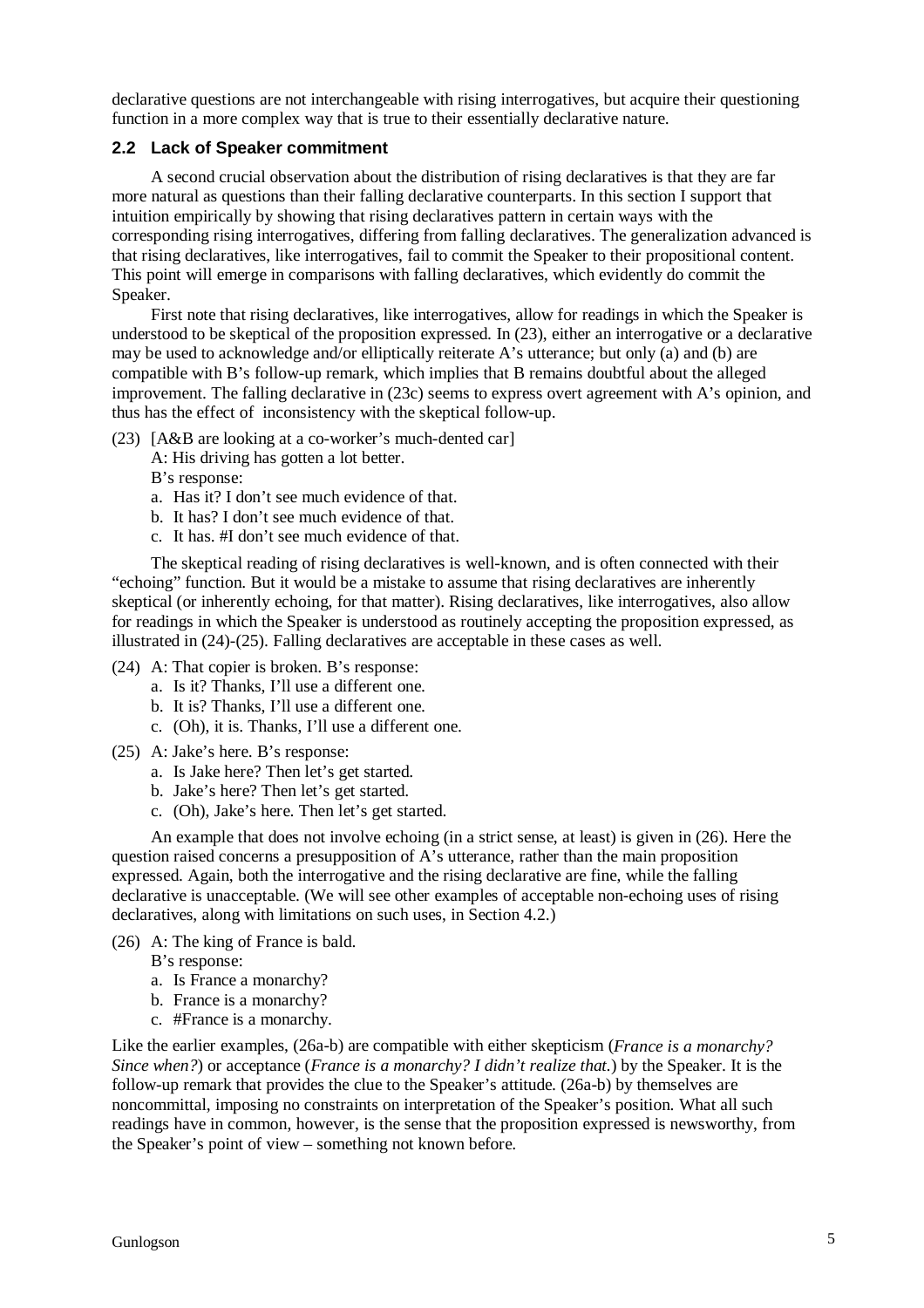In fact, rising declaratives, like interrogatives, may be used to make the point that the Addressee, rather than the Speaker, is in a position to know whether the proposition expressed is true. Consider (27):

- (27) a. Is shoplifting fun?
	- b. Shoplifting's fun?
	-

c. #Shoplifting's fun. [# as an attempt to insinuate that the Addressee has shoplifted]

Given appropriate circumstances, asking *Is shoplifting fun?* or *Shoplifting's fun?*, as in (27a-b), can be a not-so-innocent way to communicate that the Addressee is known to be a shoplifter. Note that for this effect, the answer given by the Addressee is immaterial; the damage is done by the question itself. Asking a question seems to carry an assumption on the level of a presupposition that the person to whom a question is addressed is knowledgeable on the subject. What makes the insinuation work so well in the above examples is the presence of a predicate like *fun* or *good*, which calls for subjective evaluation. (Compare *Is shoplifting a crime?/Shoplifting's a crime?*, which lack the effect.) It generally takes personal experience to judge whether an activity is fun or not. Thus, if the Addressee is assumed to be knowledgeable about whether shoplifting is fun, it will also be assumed (in the usual case) that the Addressee has shoplifted.

The important point at present is that the  $(a)$  and  $(b)$  examples of  $(27)$  do not convey anything about the *Speaker's* criminal habits, consistent with the hypothesis that rising declaratives and interrogatives fail to commit the Speaker to their propositional content. By comparison, the most natural reading of the falling declarative in (27c) portrays the Speaker as the source of information, suggesting that it is the Speaker who has shoplifted.

The twin generalizations that emerge from the observations in this section are given in (28)- (29):

- (28) Rising declaratives, like syntactic interrogatives, fail to commit the Speaker to their propositional content.
- (29) Falling declaratives do commit the Speaker to their propositional content.

It follows from (28) that rising declaratives, like interrogatives, allow for a range of Speaker attitudes to be attributed. Falling declaratives, on the other hand, are compatible only with attitudes consistent with commitment.

In the next section I take up the problem of how the lack of commitment illustrated for rising declaratives in this section can be squared with the observations about declarative bias given in Section 2.1. Before moving on, however, there is an additional point to be made about the data in this section. It is noteworthy that in all of the above examples, the acceptability of a rising declarative as a question is paralleled by the acceptability of the corresponding interrogative. Furthermore, the interrogative and rising declarative versions are intuitively very similar in effect, whatever that effect happens to be in a particular case. This is especially striking since the "questions" exemplified in (23)-(27) are atypical in at least one important respect – they ask a question the answer to which has already been given or implied by the Addressee. To find rising declaratives used in this way is nothing new, since their function as echo questions is well known. But the fact that an interrogative can be used in the same context to much the same effect is significant. As I will discuss in Section 5, the overlap between rising declaratives and interrogatives provides a important clue to the puzzle of rising declarative questions.

# 3 Modeling Bias and Neutrality

#### **3.1 Reconciling bias with lack of commitment**

The data and descriptive generalizations advanced so far seem to lead naturally to an understanding of rising declaratives in terms of their defining components, the rise and declarative form. The outline suggested by the data is as follows:

(30) Understanding the bias

The intuition: A declarative question expresses (some degree of) commitment to P, consistent with interpretation of the sentence as having an element of 'assertiveness' or 'bias'. (See, e.g., Bolinger (1957), Bartels (1997), Huddleston (1994).)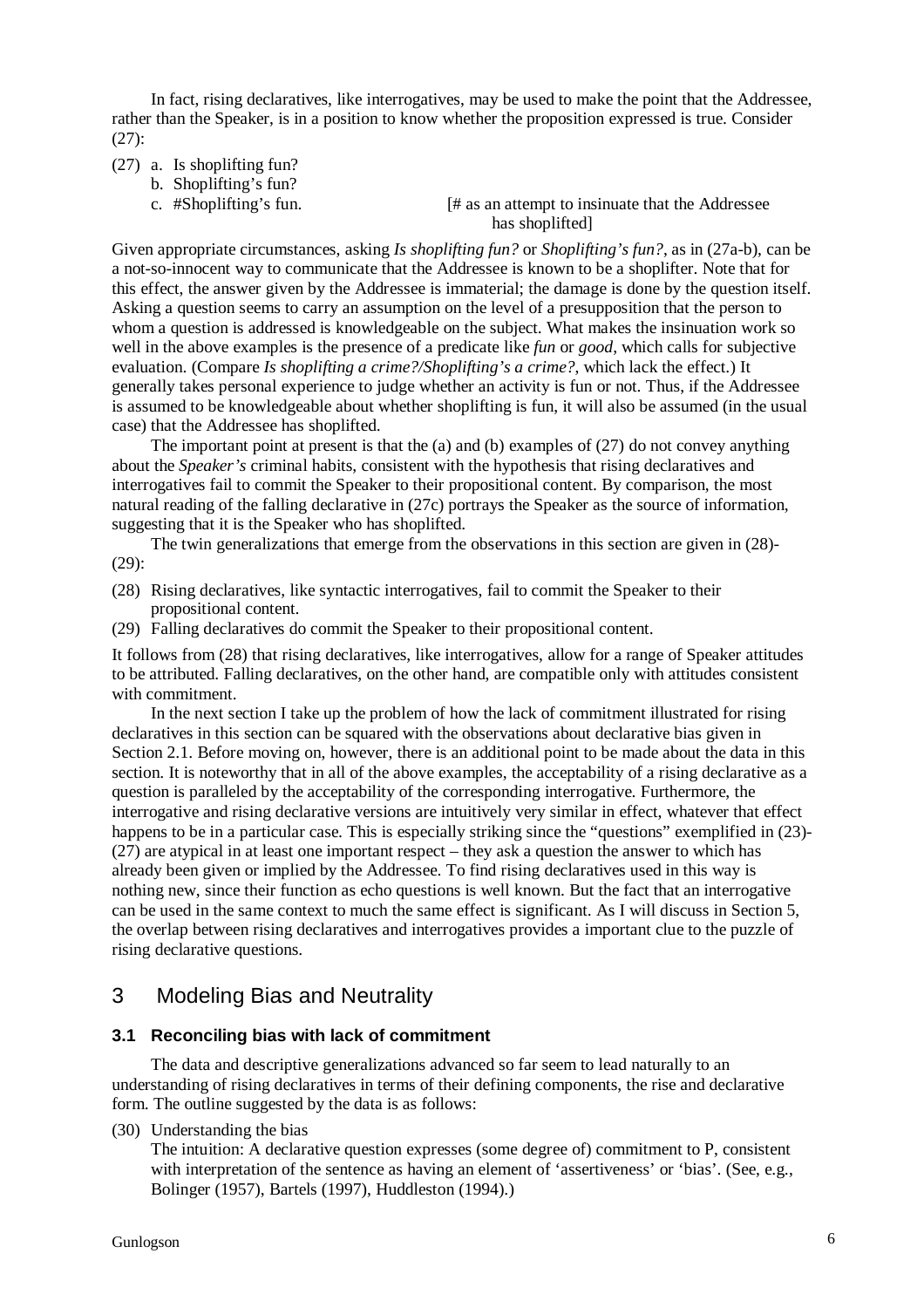(31) Understanding the questioning use of rising declaratives The intuition: The rise expresses lack of commitment to P, consistent with interpretation as a question.

Equally intuitively, these two generalizations seem contradictory as stated. The challenge to be addressed in this section is how to reconcile them, and thus integrate the explanations of the observations in Sections 2.1 and 2.2, in a principled way.

The hypothesis I will implement is given informally in (32):

(32) Rising declaratives commit the Addressee to the proposition expressed.

In compositional terms, I will take declaratives to express *commitment* to their propositional content p by some discourse participant, where commitment is understood as ruling out the alternative, ¬p. The intonational component will specify which participant is committed: the Addressee in the case of the rise, the Speaker in the case of a fall. Alongside the main hypothesis, then, there is a supplementary hypothesis:

(33) Falling declaratives commit the Speaker to the proposition expressed.

The above proposal resolves the tension between lack of commitment and bias in the following way. Rising declaratives do fail to commit the *Speaker* to p, as (31) suggests. But rising declaratives do express commitment to p on the part of the *Addressee*, allowing for an understanding of the bias.

In the account to follow, bias will be characterized in contextual terms. The use of either a rising or a falling declarative expressing p ensures that the context is one in which the participants cannot easily come to agreement on  $\neg p$ . By committing one participant to p, the declarative rules out  $\neg p$  as a mutual assumption, effectively conveying a bias toward p. The contrast with interrogatives also follows in a natural way: I propose that interrogatives, unlike declaratives, commit nobody to their content and thus have the capacity to be neutral.

The idea that rising declaratives are associated with the attribution of their content (or related content) to the Addressee can be found in Noh's (1998) Relevance-Theoretic discussion of 'echo questions' and their kin. The proposal of Merin and Bartels 1997 that the rise "alienates choice to Alter" [vs. Ego] offers a related idea as well. The present account is not incompatible with these, but differs in emphasizing the explicit contribution of declarative form and its interaction with the intonational element.

## **3.2 The discourse context**

I begin with the familiar notion of the Common Ground (Stalnaker 1978). Under Stalnaker's classic treatment, the Common Ground (hereafter CG) is a set of propositions representing what the participants in a discourse take to be mutually believed, or at least mutually assumed for the purposes of the discourse. For present purposes I will restrict attention to contexts in which mutual assumptions represent mutual beliefs. I assume, as Stalnaker does, a framework in which a proposition is construed as a set of worlds, the worlds of which the proposition is true. The CG can be defined in propositional terms as follows:

(34) CG of a discourse = {  $p \in \mathcal{D}(W)$ : p is a mutual belief of the participants in the discourse }

Equivalently, the context can be treated as a set of worlds, ∩CG, the worlds of which all of the propositions representing mutually held beliefs of the participants are true. In Stalnaker's terminology, this set of worlds is the *context set* of the discourse.

(35) context set of a discourse = {  $w \in W$ : the mutual beliefs of the discourse participants are true of w }

The mutual beliefs constituting the CG are, crucially, *mutual* and not just shared. That is, for each p in the CG, each participant is not only taken to believe p but to be aware that other participants believe p as well; and they, likewise, not only share the belief but recognize that the belief is shared. In other words, mutuality involves beliefs about one's own and others' beliefs.<sup>1</sup> Beliefs that remain private,

 $\overline{a}$ 

 $1$  How to characterize mutual knowledge/belief, in a way that captures its recursive nature and yet is cognitively plausible is a matter of some debate, which I do not enter into here. I will simply assume that the kind of mutual belief context required for communication can be represented in some way consistent with the proposal outlined.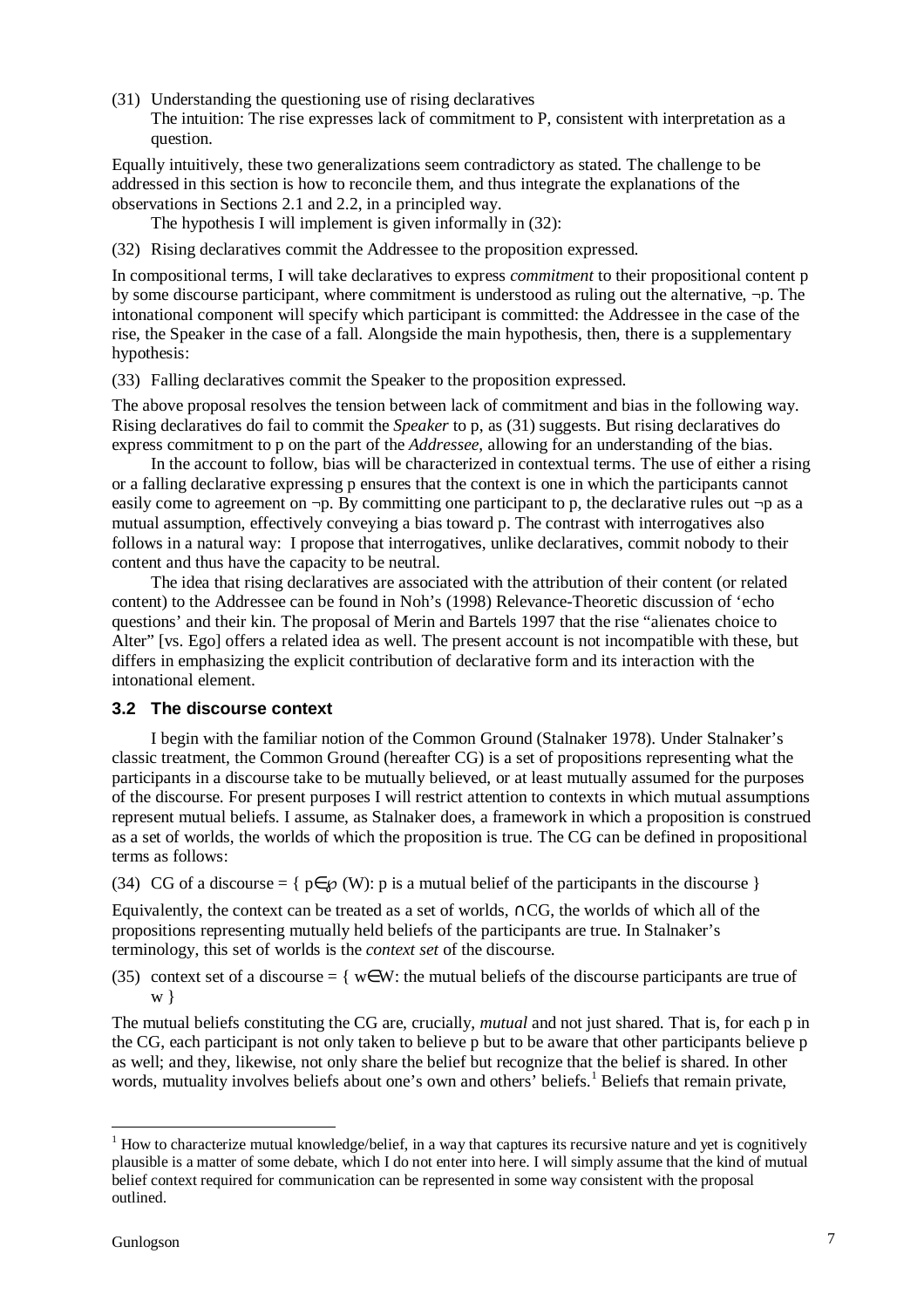and beliefs that the participants happen to have in common without mutually realizing it, are not part of the CG.

Although the CG is typically employed, as it will be here, to theorize about linguistic contributions to the discourse, it is important to remember that it typically contains much more than the propositional content of statements. The participants come to the discourse, even if they are strangers to each other, with mutual beliefs of a general sort, including the expectation of their use of a shared language, assumptions relating to their membership in a particular culture and speech community, and mutual observations relating to the physical environment of the discourse (time, place, communicative medium, etc.) If the participants know each other, slightly or well, they will also have mutual beliefs relating to their personal histories and previous interactions. In addition to these preexisting beliefs, a multitude of mutual beliefs will be formed about salient events occurring as the discourse progresses. These salient events predictably include, at a minimum, the speech events that make up the discourse proper; the participants can be expected to form mutual beliefs about the *facts* of these events – that they took place at a given time or in a certain sequence, which participant uttered what, etc. More exotic events, such as a goat unexpectedly entering the room where the discourse is taking place, will also result in additions to the CG.

The content of the CG thus depends on who the discourse participants are, as well as the circumstances of the discourse. Indeed, the participants must be mentioned, as they are in (34)-(35), to give any sort of characterization of the context in terms of mutual beliefs or assumptions. As an indicator of this dependency, I will use the notation  $CG_{\{A,B\}}$  for a CG in which A and B are the discourse participants. I assume two discourse participants throughout.

The step needed to implement the hypothesis in (32) in a straightforward way is to separate out the beliefs publicly attributed to each participant, as is done in (36).

- (36) Let  $CG_{\{A,B\}}$  be the Common Ground of a discourse in which A and B are the individual discourse participants.
	- a. DC<sub>A</sub> of CG<sub>{A,B}</sub> = { p: 'A believes p'  $\in$  CG<sub>{A,B}</sub>}
	- b. DC<sub>B</sub> of CG<sub>{A,B}</sub> = { p: 'B believes  $p' \in CG_{[A,B]}$ }

(36) defines a more articulated version of the CG, without making any essential changes to the conception. The set of propositions associated with each participant represents what we may think of as their *public beliefs*, or *discourse commitments* (DC) – public in the sense that the participant is mutually recognized as committed to them. All mutual beliefs are public in this sense, but a public belief of an individual does not have to be mutual; an illustration will be given below.

The definition in (36) takes  $CG_{\{AB\}}$  as the basic structure and defines  $DC_A$  and  $DC_B$  in terms of  $CG_{\{A,B\}}$ . But we can just as easily take  $DC_A$  and  $DC_B$  as basic, deriving  $CG_{\{A,B\}}$ . And since I am concerned here with public beliefs of individual participants and not just mutual beliefs, the latter orientation, as spelled out in (37), will be more convenient.

- (37) Let  $DC_A$  and  $DC_B$  be sets of propositions representing the public beliefs of A and B, respectively, with respect to a discourse in which A and B are the participants, where: a. p is a public belief of A iff 'A believes p' is a mutual belief of A and B
	- b. p is a public belief of B iff 'B believes p' is a mutual belief of A and B

In light of (37), the context of the discourse can be represented as an ordered pair  $\langle DC_A, DC_B \rangle$ , replacing  $CG_{\{A,B\}}$  (which is still derivable as { p: p  $\in$  DC<sub>A</sub> & p  $\in$  DC<sub>B</sub> }.) Or, equivalently and more conveniently, the context can be construed as an ordered pair of sets of worlds, analogous to Stalnaker's notion of the context set. I adopt the latter construal as the representation of the context, as shown in (38). Here the abbreviation *cs* stands for the *commitment set* of an individual, the set of worlds of which that individual's public beliefs are true.

(38) Let a discourse context  $C_{\{A,B\}}$  be < cs<sub>A</sub>, cs<sub>B</sub> >, where:

- a. A and B are the discourse participants
- b. cs<sub>A</sub> of  $C_{(AB)} = \{ w \in W$ : the propositions representing A's public beliefs are all true of w
- c. cs<sub>B</sub> of C<sub>{A,B}</sub> = { w∈W: the propositions representing B's public beliefs are all true of w}

Just as the original Stalnakerian concept of the Common Ground is recoverable given  $DC_A$  and  $DC_B$ , the context set is recoverable from  $\langle cs_A, cs_B \rangle$ : it is the set of worlds of which all *mutual* beliefs of A and B are true, namely  $cs_A \cup cs_B$ .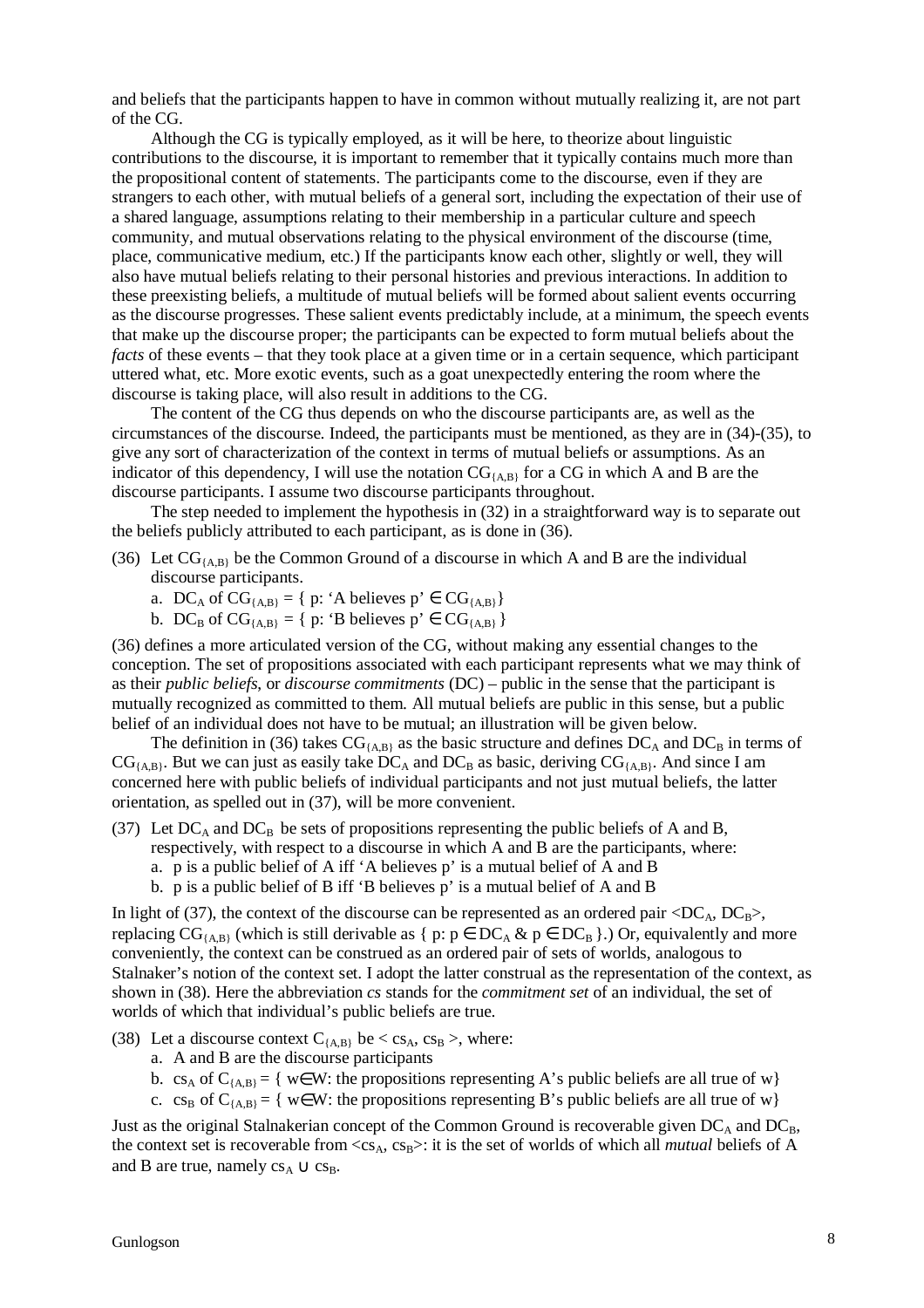As an illustration, consider a discourse in which A and B publicly disagree on some point. Suppose, for example, that A has said that cats make better pets than dogs, while B has argued in favor of dogs. Let q stand for the proposition expressed by *Cats make better pets than dogs*. Clearly q is not a mutual belief of A and B, since A and B are in disagreement on this point. Of course W-q (the set of worlds of which  $\neg q$  is true) is not a mutually held proposition either, since A's belief is in conflict with it. Still, q does figure indirectly in the Common Ground, which still records their mutual beliefs about each other's positions. That is, the fact that A believes q itself has the status of a mutual belief, as does the fact that B believes a proposition entailing W-q (assuming, as I do here, that the participants' statements can be taken as an index to their beliefs). The situation differs crucially from one in which the opinions of A and B on the matter remain private, and this difference is reflected in the representation of the context.

The formalism just introduced makes the descriptive task easy in situations like the one described above : we can say that q is a discourse commitment (a public belief) of A's (that is, cs<sub>A</sub>  $\subseteq$ q), and W-q is a discourse commitment of B's ( $cs_B \subseteq W$ -q). Clearly neither q nor W-q can become a mutual belief of A and B in this context, at least not without one participant revising their position. Let us call this sort of situation one in which both q and W-q are *controversial* with respect to the context. The relevant notions are characterized in (39)-(42) below. For notational ease, I will henceforth drop the subscript of  $C_{(AB)}$ ; references to C are to be understood as references to contexts in which A and B are the participants.

Status of a proposition p with respect to a discourse context C:

- (39) p is a *commitment* in C of an individual discourse participant X iff  $cs_x \subset p$ .
- (40) p is a *joint commitment* in C iff both discourse participants are committed to p.
- (41) p is *unresolved* in C iff neither p nor W-p is a joint commitment.
- (42) p is *controversial* in C iff W-p is a commitment of at least one discourse participant and p is unresolved in C.

A second, and more directly relevant, type of situation in which q is a public belief without being a mutual one is the following. Suppose A has said, as before, that cats make better pets than dogs. Then q is a commitment of A, according to (39). Consider the state of the discourse before B makes any response indicating agreement or disagreement (i.e., neither q nor W-q is a commitment of B). q is not a mutual belief in this situation, though it may become one without further ado if B indicates acceptance. W-q is not a mutual belief, either, but its status is different from that of q. While q just needs ratification by B to become a mutual commitment, W-q is not eligible as a mutual belief at all, given that A has already expressed commitment to q. In an obvious way the context is *biased toward q*; only q can be admitted as a mutual belief without requiring (non-monotonic) revision.

This simple and intuitive notion of contextual bias is what I will build upon in accounting for the bias of declaratives. The relevant definitions are given in (43)–(45).

Status of a context C with respect to a proposition p:

- (43) C is *empty* iff there is at least one cs<sub>x</sub> in C such that cs<sub>x</sub> =  $\varnothing$ , where X stands for A or B.
- (44) C is *biased toward p* iff C is not empty, W-p is controversial, and p is not controversial.
- (45) C is *neutral with respect to p* iff C is not empty and neither p nor W-p is controversial.

These definitions are quite straightforward. (43) specifies that a context is empty if the cs of any participant is the null set. The key definitions for the present account are (44)-(45), which say what it means for a context to be biased and neutral, respectively. Contextual bias exists if mutual agreement on p is possible (without revision) while mutual agreement on W-p is ruled out due to an existing commitment to p by at least one discourse participant. If the context is in a neutral state with respect to p, then mutual agreement on either p or W-p is possible in principle.

The contextual states introduced here are not particular to the analysis of rising declaratives. They offer a general way to talk about bias and neutrality that is potentially useful for the analysis of other phenomena as well, such as tag questions, negative polar interrogatives, and discourse particles. The next step in the present analysis, however, is to specify the contribution of rising and falling declaratives in terms of their context change potential and link their effects to the above contextual states.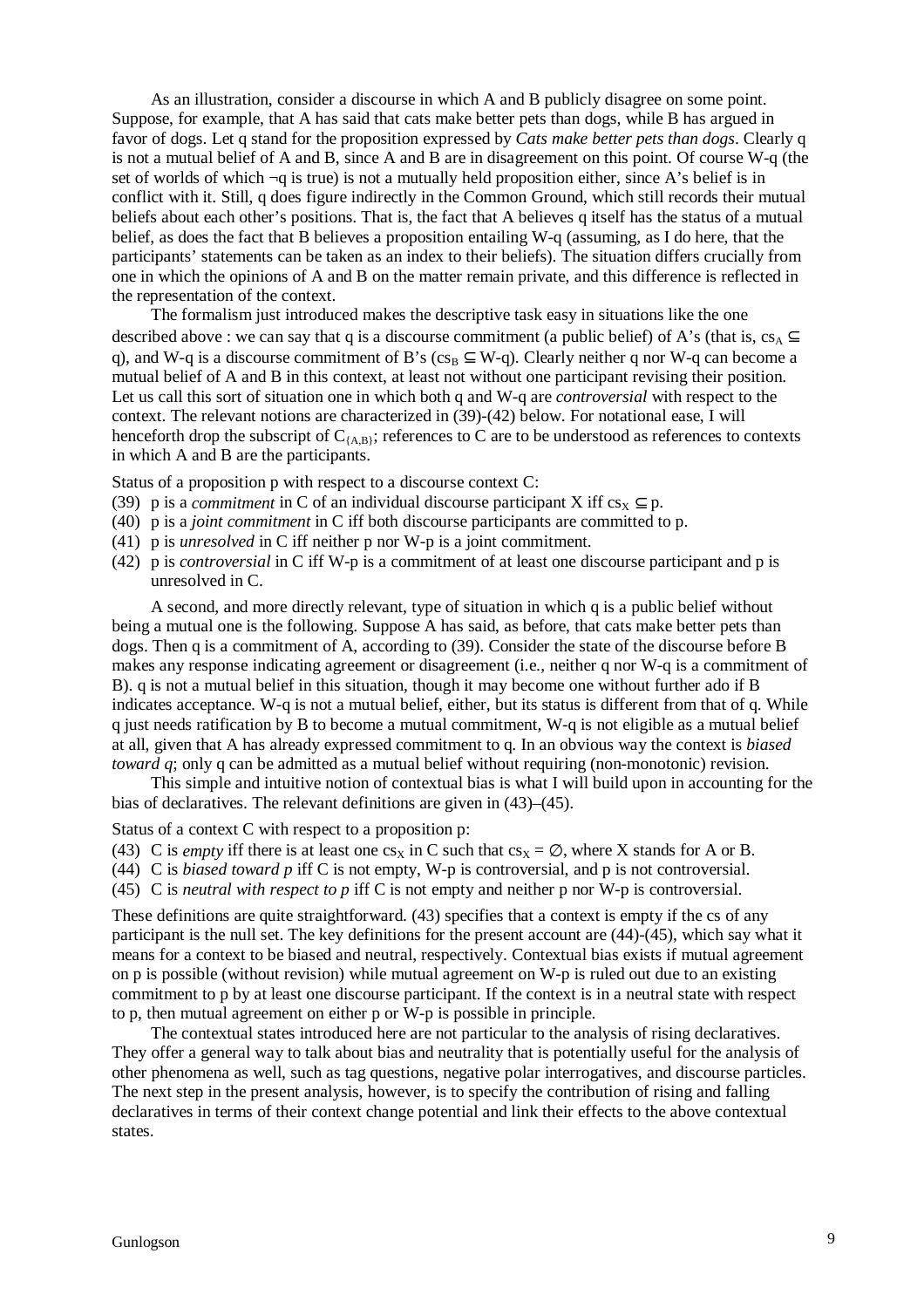### **3.3 Declarative meaning and locution meaning**

The basic idea to be implemented in this section, following the tradition of update semantics, is that the meaning of a sentence is its context change potential, its CCP (Heim 1982, Kamp 1981, and others). The modification made here is that the CCP of a sentence is defined in terms of an update to a substructure of the context, the commitment set (cs) of an individual participant. Consistent with the guiding hypotheses in (32) and (33), the rise and fall will serve to identify the individual cs to be updated, given an utterance context, i.e., a context in which individual participants can be identified in the roles of Speaker and Addressee.

I will use the term *locution*, abbreviated L or  $\hat{y}S$ , to designate the linguistic expression comprised of a sentence of a given type plus the rise or fall, retaining the more traditional usage of the term *sentence* for expressions not specified for intonational contour. This and other notational conventions are summarized in (46).

- (46) a.  $\int S_{\text{del}}$ : rising declarative locution
	- b.  $\downarrow$ S<sub>decl</sub>: falling declarative locution
	- c.  $\uparrow S_{inter}$ : rising polar interrogative locution
	- d. S: ranges over  $\{S_{\text{decl}}, S_{\text{inter}}\}$
	- e. L: ranges over {  $\uparrow S_{\text{decl}}$ ,  $\downarrow S_{\text{decl}}$ ,  $\uparrow S_{\text{inter}}$  }
	- f.  $\hat{\psi}$ : ranges over {  $\hat{\mathcal{T}}$ ,  $\downarrow$  }
	- g. cs<sub>x</sub>. ranges over  $\{cs_A, cs_B\}$

The CCP of a declarative sentence is defined with respect to an individual  $cs<sub>x</sub>$ , as in (47), without regard to the identity of X. The descriptive content corresponds to the proposition expressed by the declarative.

(47)  $cs_x + S_{\text{del}} = \{w \in cs_x: \text{ the descriptive content of } S_{\text{del}} \text{ is true of } w\}$ 

The CCPs associated with rising and falling locutions are represented in (48) and (49), respectively:

- (48)  $C + \hat{S} = C'$  such that:
	- a.  $cs_{\text{Addr}}(C') = cs_{\text{Addr}}(C) + S$
	- b.  $\csc_{Spkr}(C') = \csc_{Spkr}(C)$
- (49)  $C + \sqrt{S} = C'$  such that:
	- a.  $cs<sub>Spkr</sub>(C') = cs<sub>Spkr</sub>(C) + S$
	- b.  $cs_{\text{Addr}}(C') = cs_{\text{Addr}}(C)$

Here,  $cs_{\text{Addr}}$  is a function from an utterance context C to either  $cs_A$  or  $cs_B$ , depending on who is in the role of Addressee when the locution is uttered. Similarly,  $cs_{\text{spkr}}$  is the function picking out either  $cs_A$ or  $cs_B$  based on who is in the role of Speaker.<sup>2</sup> The contribution of the intonation is to identify the target commitment set for the substantive update.

Combining the elements above, we arrive at the result in (50) for a rising declarative locution, applying the declarative update to the Addressee's cs:

CCP of rising declarative

(50) C +  $\uparrow S_{\text{decl}} = C'$  such that:

- a.  $cs<sub>Spkr</sub>(C') = cs<sub>Spkr</sub>(C)$
- b.  $cs_{\text{Addr}}(C') = cs_{\text{Addr}}(C) + S_{\text{decl}}$

The counterpart to (50) for falling declaratives is:

- (51)  $C + \sqrt{S_{\text{decl}}} = C'$  such that:
	- a.  $cs<sub>Spkr</sub>(C') = cs<sub>Spkr</sub>(C) + S<sub>decl</sub>$
	- b.  $cs_{Addr}(C') = cs_{Addr}(C)$

The only difference between the two CCPs is the target of the substantive update – the Addressee cs in (50), the Speaker cs in (51). In each case the declarative component makes the same contribution: eliminating worlds from the target cs of which the descriptive content is not true.

<sup>&</sup>lt;sup>2</sup> It should be clear that the meaning I posit for the rise and fall is indexical in nature, on a par with the meaning of expressions such as *I, you*, *the Speaker*, and *the Addressee* and amenable (I assume) to the same sort of analytical treatment.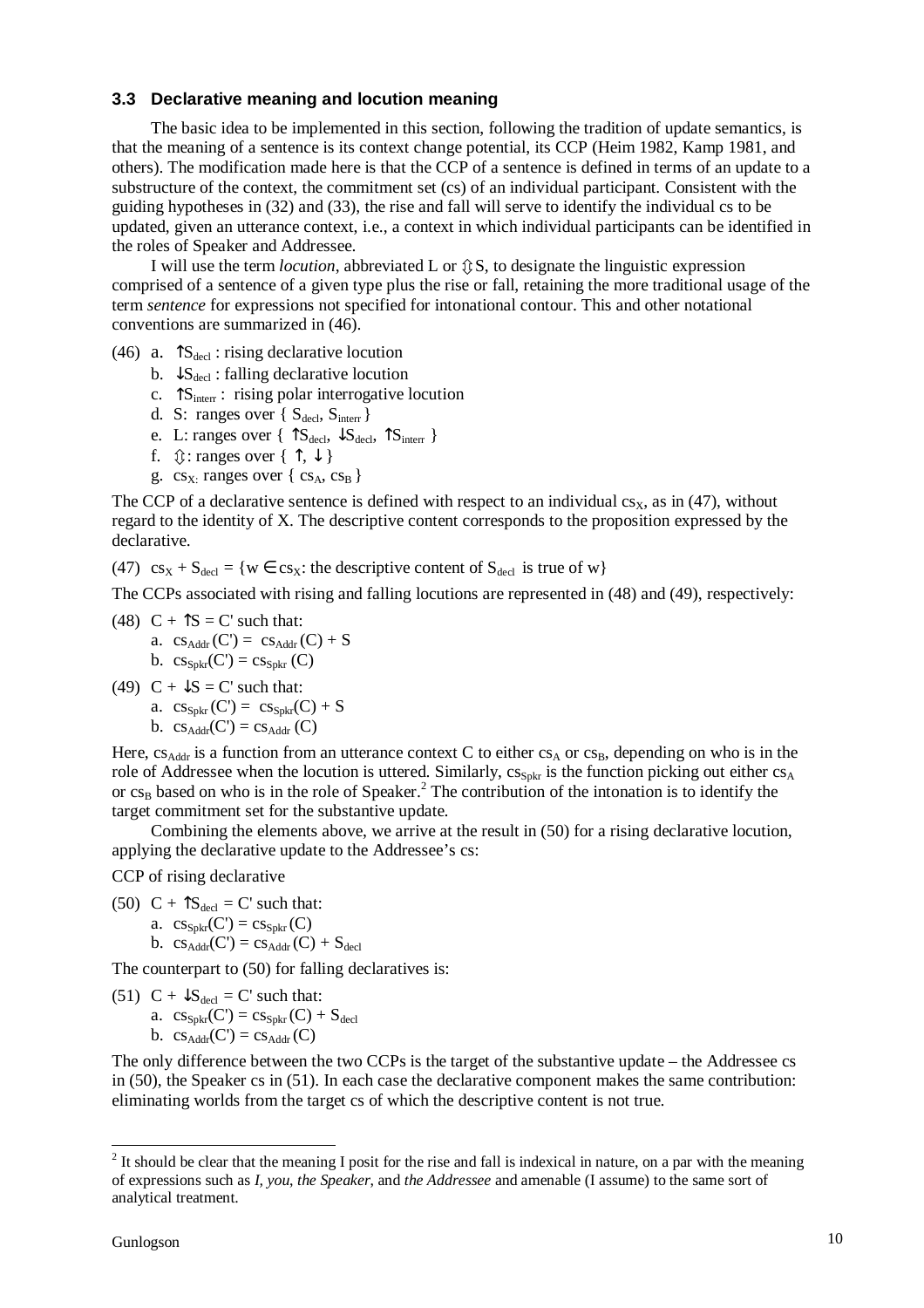The compositional nature of the above approach emerges more clearly when the individual functions corresponding to each element are sorted out. A sentence meaning is an update function on commitment sets (sets of worlds), as summarized in (52). As stated in (53), a rise or fall is interpreted as a function taking a sentence meaning and mapping it to a context update function that applies the sentence meaning function to an individual commitment set of the context, leaving the other commitment sets unchanged. Locution meaning follows compositionally, as shown in (54), by applying the intonational function to the sentence meaning.

- $(52)$   $|S|$  = function from  $cs_x$  to  $cs_x'$
- $(53)$   $|\hat{y}|$  = function from sentence meanings (functions from cs<sub>x</sub> to cs<sub>x</sub>') to functions from C to C' such that  $cs_x$  of  $C' = |S| (cs_x)$  and C' is otherwise identical to C.
- (54)  $|L| = |\hat{y}|(|S|)$  = function from C to C' such that cs x of C' =  $|S|$ (cs x) and C' is otherwise identical to C

I use the  $+$  notation for both kinds of update (cs and C), so that the following equivalences hold:

(55) a. 
$$
C + L = |L|(C)
$$
  
b.  $cs_x + S = |S|(cs_x)$ 

I make the following provisional assumptions about presuppositions in this framework. Following Heim 1983, I assume that updates are partial functions, defined only for contexts in which presuppositions are satisfied. A context is said to *admit* a sentence only if the presuppositions of the sentence are met in that context, which means, in effect, that the presuppositions must be already entailed (or in practice, accommodatable). I extend the notion of admittance to apply to locutions and contexts as well as to sentences and commitment sets, as defined in  $(56)-(57)$ . I assume that the locution inherits the presuppositions of the sentence. Finally, I assume that presuppositions must be satisfied with respect to *joint* commitments rather than individual sets, as (57) provides.

(56) cs<sub>x</sub> admits S iff for all propositions r such that r is a presupposition of S, cs<sub>x</sub>  $\subset$  r.

(57) C admits  $\hat{\psi}$ S iff for all cs<sub>X</sub> in C, cs<sub>X</sub> admits S.

The operations  $cs_x + S$  and  $C + L$  are defined only if  $cs_x$  admits S and C admits L, respectively. Rising and falling intonation are assumed to carry no additional presuppositions themselves (although there is no reason why they could not). The treatment of presupposition suggested here distinguishes between presuppositional content and primary descriptive content in a way that seems correct: presuppositions cannot be controversial with respect to the context, as the propositional content proper of a declarative can be.

Changes to the context effected by updates can be classified in various useful ways. A basic notion is that of *consistency*, as defined in (58). A declarative is consistent with a context only if the update will not result in an empty cs (and therefore an empty context).

#### Consistency:

(58) L is consistent with a context C iff C admits L and  $C + L$  is not empty.

A locution L with descriptive content p evaluated with respect to a context C is:

(59) *uninformative* with respect to C iff L is consistent with C and  $C + L = C$ .

(60) *neutral* iff L is consistent with C and  $C + L$  is neutral with respect to p.

(61) *biasing* iff L is consistent with C, C is neutral with respect to p, and  $C + L$  is biased toward p.

It follows from the definition of the CCP of declaratives, together with the definitions in (59)-(61), that no use of a declarative can be neutral. There are two types of outcome when a declarative is uttered in a context with which it is consistent. Either the declarative will eliminate worlds of which its content is not true from the cs of some participant, resulting in a state of controversy or contextual bias; or the declarative will be uninformative. A declarative can only be uninformative, however, if the context is already non-neutral, that is, if worlds of which the content is not true are already absent from the targeted cs. (62) and (63) thus have the status of theorems.

Declarative bias:

(62) No declarative is neutral with respect to any context.

Declarative uninformativeness:

(63)  $S_{\text{decl}}$  with descriptive content p is uninformative with respect to C only if C is not neutral with respect to p.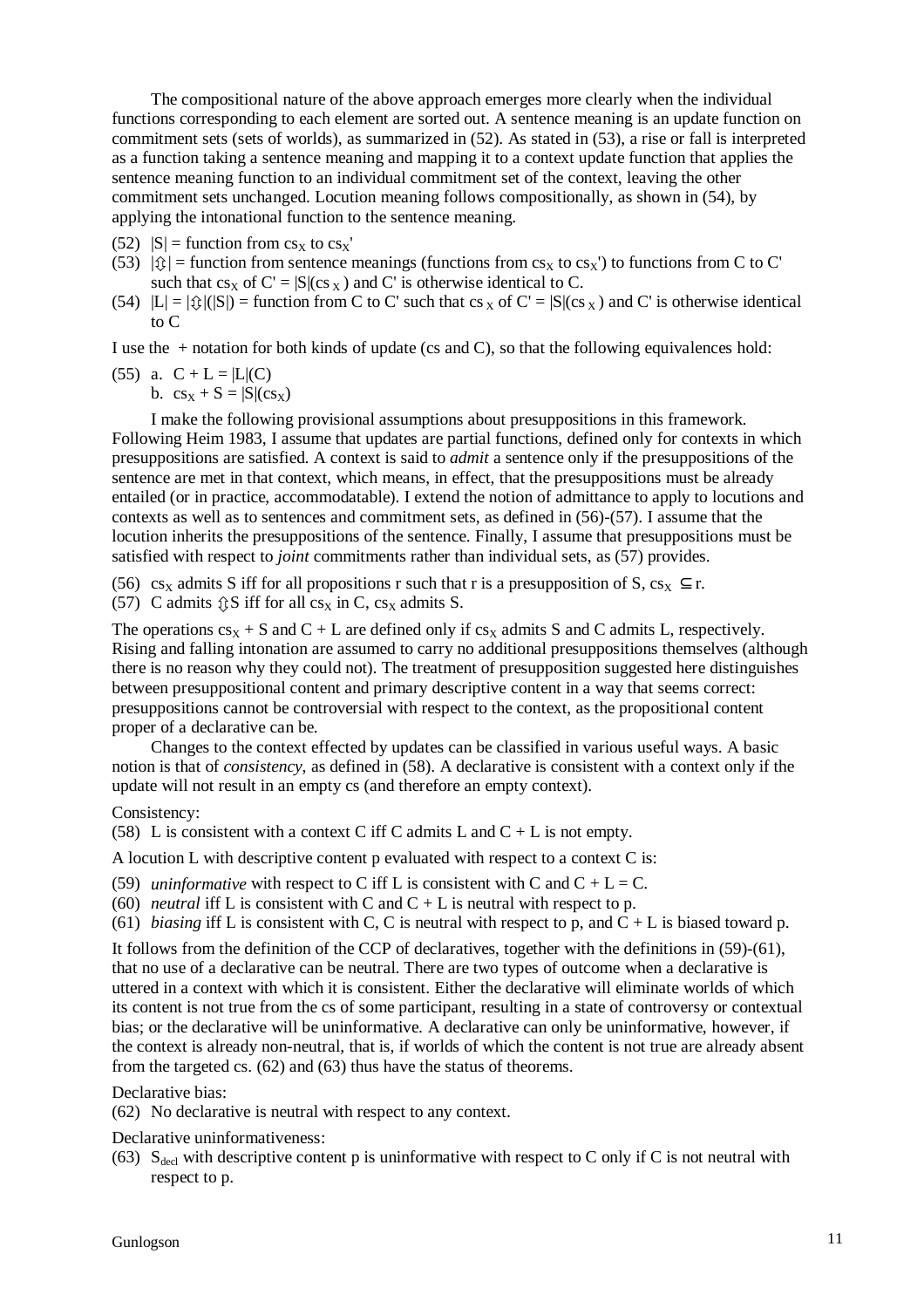The unacceptability of declaratives in the contexts illustrated in Section 2.1 follows directly from (62). By hypothesis, those examples involved discourse situations requiring the Speaker to maintain (at least the appearance of) a neutral context with respect to the issue raised by the question. Use of a declarative to express the question, whatever the intended function of the move, is guaranteed to result in a non-neutral context, in violation of the expectation of neutrality.

The examples given in Section 2.2 are also accounted for. Since the Speaker uttering a rising declarative does not commit herself to the content uttered, the range of attitudes shown to be possible is perfectly consistent with the proposal. In particular, she may go on to express skepticism or disagreement without inconsistency. On the other hand, since the speaker uttering a falling declarative does commit herself, the contrast between the two is understandable. The speaker uttering (23c) is behaving inconsistently, whereas the speaker of (23b) is not.

The notion of an *informative* locution is not characterized directly above, though it could easily be done. In this paper, which focuses on questions, the property of uninformativeness is of more concern. To preview the argument, the claim I will defend with respect to rising declaratives is that they are interpretable as questions *only when uninformative*. If this claim is correct, rising declaratives should be interpretable as questions only when the Addressee is already publicly committed to the content of the declarative. The data to be introduced in Section 4.2 will show that this generalization is correct.

Restricting attention to uninformative rising declaratives allows me to sidestep the issue of what it means for a speaker to make a move that has the effect of modifying the Addressee's public commitments, as would be the case for an informative rising declarative. I do assume that such moves are possible, and that a coherent account can be given of them. (In fact standard accounts of assertion in terms of the effect on mutual beliefs implicitly incorporate similar modification.) This is the door I will leave open to account for the informative uses exemplified in  $(20)$  and  $(21)$ , without, however, pursuing the topic further in this paper.

#### **3.4 Interrogative meaning and neutrality**

To frame the contrast between interrogatives and rising declaratives, I will now give a proposal for the meaning of rising interrogatives in context update terms. Consistent with the general hypotheses about the rise given in (48), I assume that an interrogative sentence with rising intonation operates on the commitment set of the Addressee. Interrogatives, however, do not commit the Addressee to their content, or the Speaker either. In fact, interrogatives seem to differ crucially from declaratives in not expressing commitment at all. The CCP of an interrogative is thus very simple – it makes no change to the targeted commitment set. The definition is given in (64); (65) shows the compositional result for the CCP of a rising interrogative.

 $(64) \text{ cs}_X + \text{S}_{interr} = \text{cs}_X$ 

- (65)  $C + \hat{S}_{inter} = C'$  such that:
	- a.  $cs_{\text{Addr}}(C') = c_{\text{Addr}}(C) + S_{\text{inter}}$ 
		- b.  $cs_{\text{spkr}}(C') = cs_{\text{pkr}}(C)$

Effectively,  $C + \hat{S}_{inter} = C$  (ignoring effects of any accommodated presuppositions). A significant advantage to treating interrogative updates in the same manner as declarative ones is that the assumptions about presuppositions made in (56)-(57) apply straightforwardly to interrogatives. Since polar interrogatives carry the same presuppositions as their declarative counterparts, this is a desirable result.

The above definitions do not do full justice to our intuitions about interrogatives. Intuitively, a context in which an interrogative has been uttered is not identical to one lacking the interrogative utterance. I assume that polar interrogatives do have non-trivial effects on aspects of the discourse context not represented here. For example, Büring 1995 and Roberts 1996, following Carlson 1983, explicate the effect of interrogatives in terms of the Discourse Topic, or Question Under Discussion (QUD), a structure paralleling the CG. Groenendijk 1999 represents the non-trivial update effects of interrogatives with a more complex representation of the context using pairs of worlds. Proposals agree, however, on the point that matters to the present discussion — polar interrogatives do not commit any participant to their descriptive content.

By the *descriptive content of an interrogative* I mean just the proposition expressed, in an obvious way — e.g., *It is raining* for the interrogative *Is it raining*. A negative polar interrogative will thus have different descriptive content than its positive counterpart. Most semantic theories do not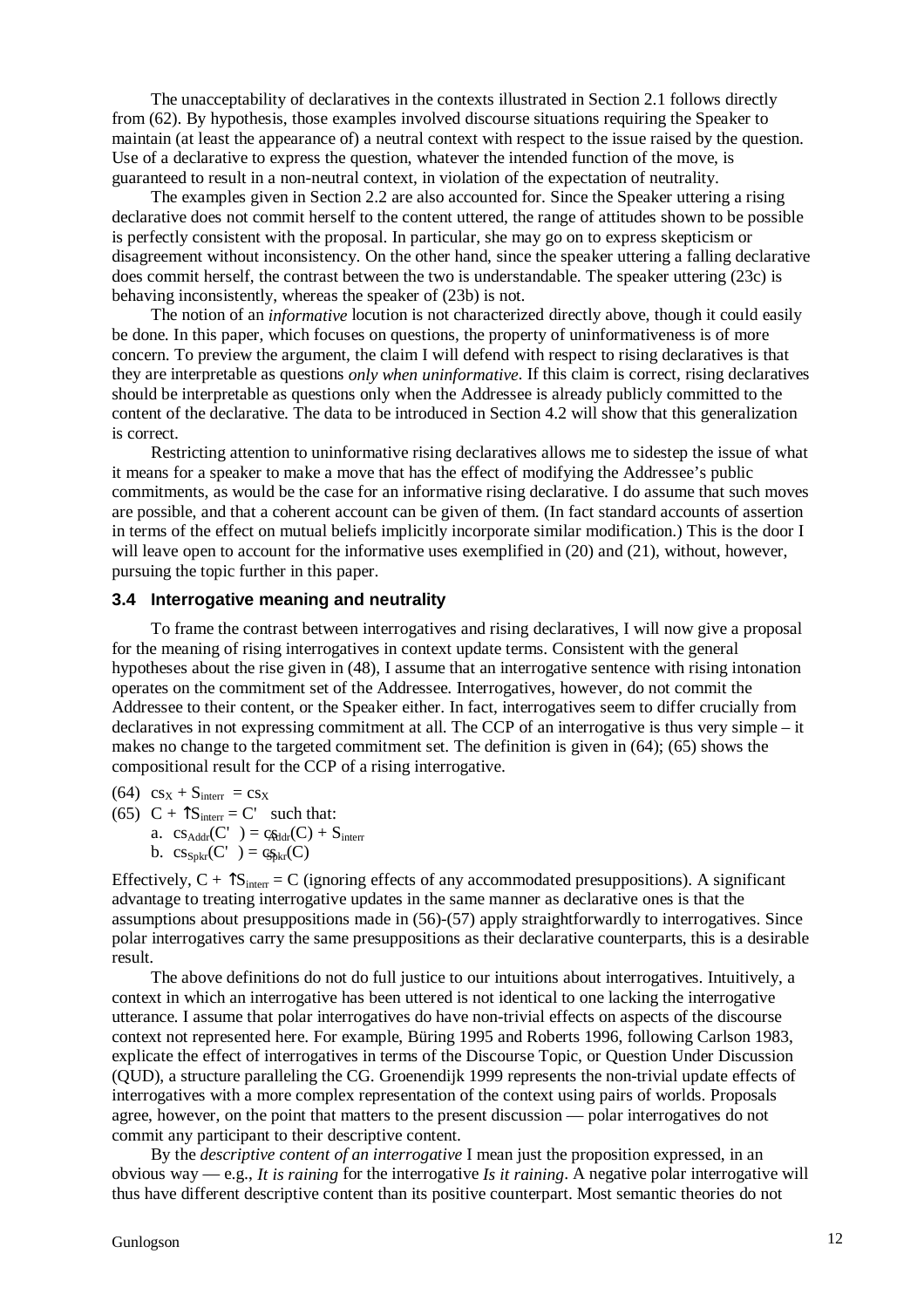give polar interrogatives a representation that distinguishes between *Is it raining* and *Isn't it raining*, as this assumption requires. However, the failure to distinguish between the two in a way that allows the pragmatics access to the difference is a shortcoming that needs a remedy independently of any proposal made here, given that the effects of positive vs. negative polar interrogatives are manifestly not identical. I will therefore continue to refer to the descriptive content of interrogatives, assuming that the original proposition expressed is accessible in some way.

We can now classify the effects of interrogative utterances just as we did earlier for declaratives. Since interrogatives by hypothesis do not change the context, the definition of consistency given in (58) ensures that they are trivially consistent with any context that is non-empty to begin with. <sup>3</sup> Of particular interest for present purposes is the observation that a rising interrogative with descriptive content p is consistent with a (non-empty) context in which the Addressee is already committed to p. Intuitively, an interrogative is redundant in such circumstances. Given that the Addressee's commitment to p is already a matter of public record, the interrogative seems to be calling for a response that is bound to be uninformative. It is common practice in modeling discourse to focus on informativeness in terms of the literal content of utterances. Hence, many models of discourse (including those mentioned above) incorporate rules that prohibit uninformative statements, along with barring interrogatives whose answers would be uninformative. For the present account, however, it is crucial that the uninformativeness (or redundancy) of an utterance be understood as distinct from its felicity. The fact is that what we may think of as 'confirming questions', i.e., questions to which an answer has already been given, *are* felicitous. Examples (23)-(25) demonstrate that, and Section 4.2 will provide more examples in the same category.

It follows from the definitions of the CCP for rising interrogatives, together with the definitions in (59)-(61), that interrogatives are inherently uninformative – they can't change the context. It also follows that interrogatives are inherently non-biasing. These two generalizations are stated in (66) and  $(67)$ , which, like  $(62)-(63)$ , have the status of theorems:

(66) If an interrogative is consistent with respect to C, it is uninformative with respect to C.

(67) No interrogative is biasing with respect to any context.

It does not follow, however, that all utterances of interrogatives are neutral. According to (60), interrogatives count as neutral only when uttered in a neutral context. This is stated in (68):

Interrogative neutrality:

(68)  $S<sub>inter</sub>$  with descriptive content p is neutral with respect to a context C only if C is neutral with respect to p.

An interrogative used in a biased context preserves the bias, and thus does not count as neutral. But an interrogative, unlike a declarative, has the capacity to preserve neutrality as well. It is thus possible for an interrogative to be neutral, whereas a declarative does not have that potential.

The capacity for interrogatives to be neutral accounts for their acceptability in the examples of Section 2.1, which by hypothesis required neutrality on the part of the Speaker. The noncommittal nature of interrogatives is also supported by the examples in Section 2.2, which showed that interrogatives as well as rising declaratives failed to commit the Speaker to their content.

## 4 Restrictions on questioning

### **4.1 Uninformativeness and questions**

So far we have reached an understanding of the non-neutrality of declaratives that accounts for important aspects of their interpretation. The challenge that remains is accounting for the questioning use of rising declaratives. Under the proposal advanced in the previous section, rising declaratives update the Addressee's commitment set. Although the bias of rising declaratives becomes understandable on this view, it is not obvious on the face of it why a move by the Speaker to update to the Addressee's commitments should naturally be interpreted as questioning. Nor, it turns out, is

l

<sup>&</sup>lt;sup>3</sup>The consistency condition may be too liberal in allowing interrogatives to be consistent with any non-empty context at all. As Gunlogson and Büring 2000 note, there seem to be restrictions on the use of polar interrogatives in contexts biased *against* p. However, such contexts will not concern us here, and motivating revisions for interrogatives would take us too far afield from the analysis of rising declaratives.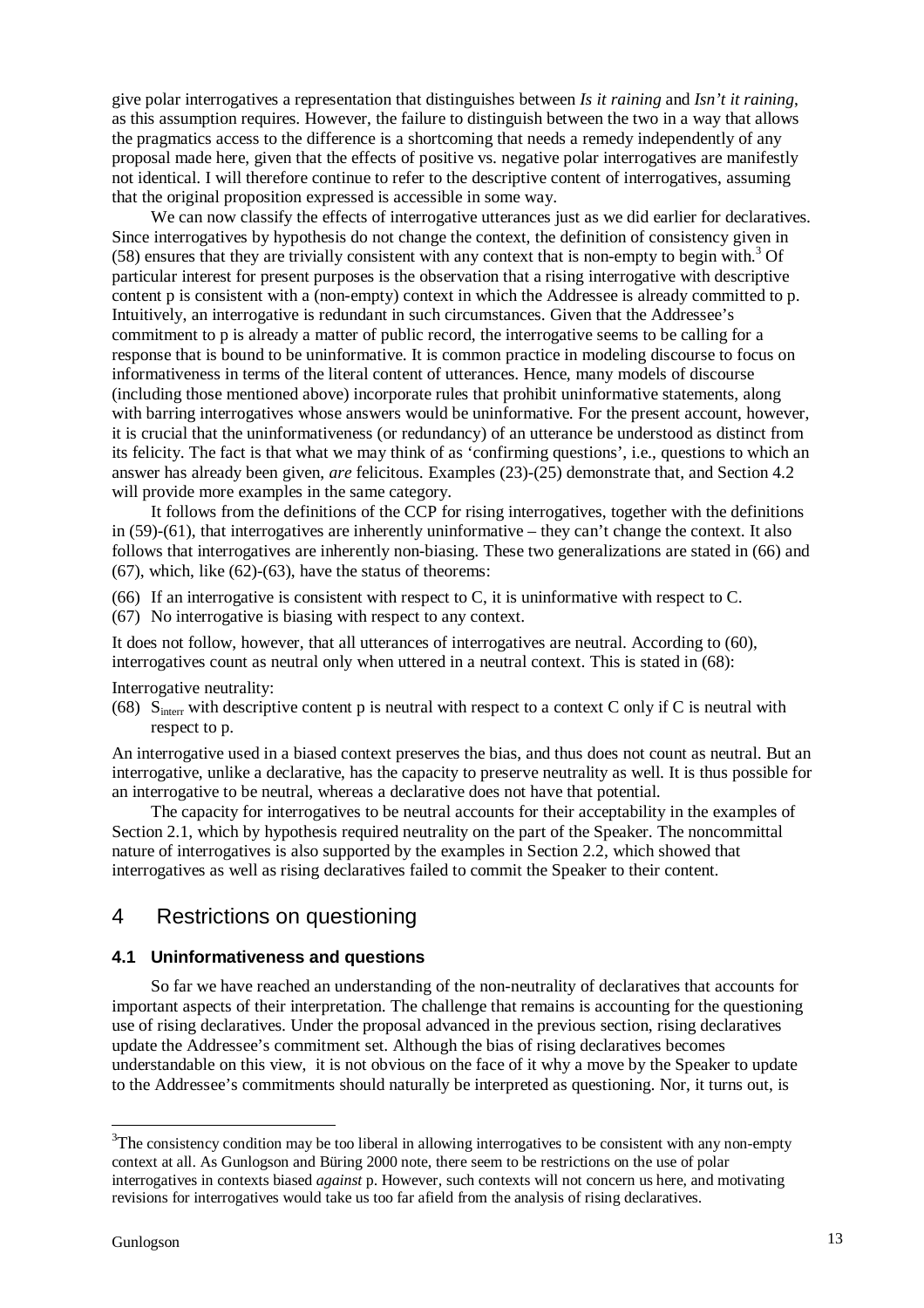the characterization of declarative bias sufficient to account for all the restrictions on their use as questions. In this section of the paper I'll document the additional restrictions on use and connect them to the questioning use of rising declaratives.

The position I defend is that declaratives, even rising ones, are not inherently questions, a position compatible with the account so far. Rather, as will be shown in Section 4.2, they operate as questions only in certain restricted contexts. The contextual requirement is that the proposition expressed by the declarative must already be known to the Addressee, and mutually known to be known – i.e., it must be a public commitment of the Addressee. Intuitively, for declarative questions, the idea is that the context must provide some crucial information about how the Speaker expects his use of the declarative to be interpreted. Declaratives can be interpreted as questioning moves only if they *can't* be interpreted as telling. The phenomenon of rising declarative questions thus arises as an interaction between locution meaning and context. Interrogatives, on the other hand, *are* inherently questions and need no special contextual support to acquire this function.

The hypothesis I will use to guide the analysis is that uninformativeness is a necessary, though not sufficient, condition for an utterance of a rising declarative to qualify as a question. An interrogative will meet the condition in any non-empty context, since interrogatives are uninformative by definition. In fact, it is really the category of interrogatives that supplies the hypothesis. I take it that there is a very general sense in which we consider the use of an interrogative, whatever the intent behind the use, to constitute a question. The examples of interrogatives throughout Section 2, for example, all are questions in this general sense, although many of them are not (sincere) requests for information.

Let us say, then, that to function as a question in the broad sense, an utterance must minimally have the relevant property of a (rising) interrogative: it must be uninformative with respect to the context. This amounts to the condition on polar questions expressed in (69):

Uninformativeness Condition

(69) An utterance of a locution L is a polar question in C only if  $C + L = C + \hat{S}_{inter}$ .

A rising interrogative, of course, satisfies (69) trivially. Declaratives are a different matter. Since a declarative is *potentially* informative, whether a particular utterance is informative or not crucially depends on the context in which it is uttered. In particular, a rising declarative is uninformative only in certain contexts – the contexts in which the Addressee's public commitments already include the proposition expressed by the declarative. In such contexts, since the Addressee is mutually assumed to be committed to p already, the Speaker using the rising declarative cannot be construed (by the Addressee) as intending to *tell* the Addressee that p holds. The claim is that this public clue to the Speaker's intentions is prerequisite for the success of a rising declarative question.

In the next section I will support the claim by showing that rising declaratives can function as questions *only* where they meet the criterion of uninformativeness. I call the version of the Uninformativeness Condition tailored to rising declarative questions the *Contextual Bias Condition* and state it in (70):

Contextual Bias Condition on rising declarative questions

(70) An utterance of  $\text{S}_{\text{decl}}$  is interpretable as a question in a context C only if it can be mutually understood as uninformative, that is, only if  $cs_{\text{Addr}}(C + \hat{S}_{\text{ded}}) = cs_{\text{Addr}}(C)$ .

As we will see, (70) is independently motivated by the observations to be introduced in the next section.

#### **4.2 The Contextual Bias Condition on rising declarative questions**

The data and the empirical generalization advanced in this section center around the observation that rising declaratives cannot readily be used as questions 'out of the blue', with no particular context, as interrogatives can be. The first indication is that interrogatives may be used to initiate discourses in ways that the corresponding declaratives may not be. (71a) can be used to strike up a conversation with a stranger about his dog, while (71b) is awkward to impossible in the same setting. An interrogative like (72a) may be uttered in the mere hope of an affirmative response, but (72b) seems to presume the hope is justified, which is odd under the circumstances. Similarly, (73a), but not (73b) or (73c), is a standard way of beginning a telephone conversation in the hopes of speaking to Laura.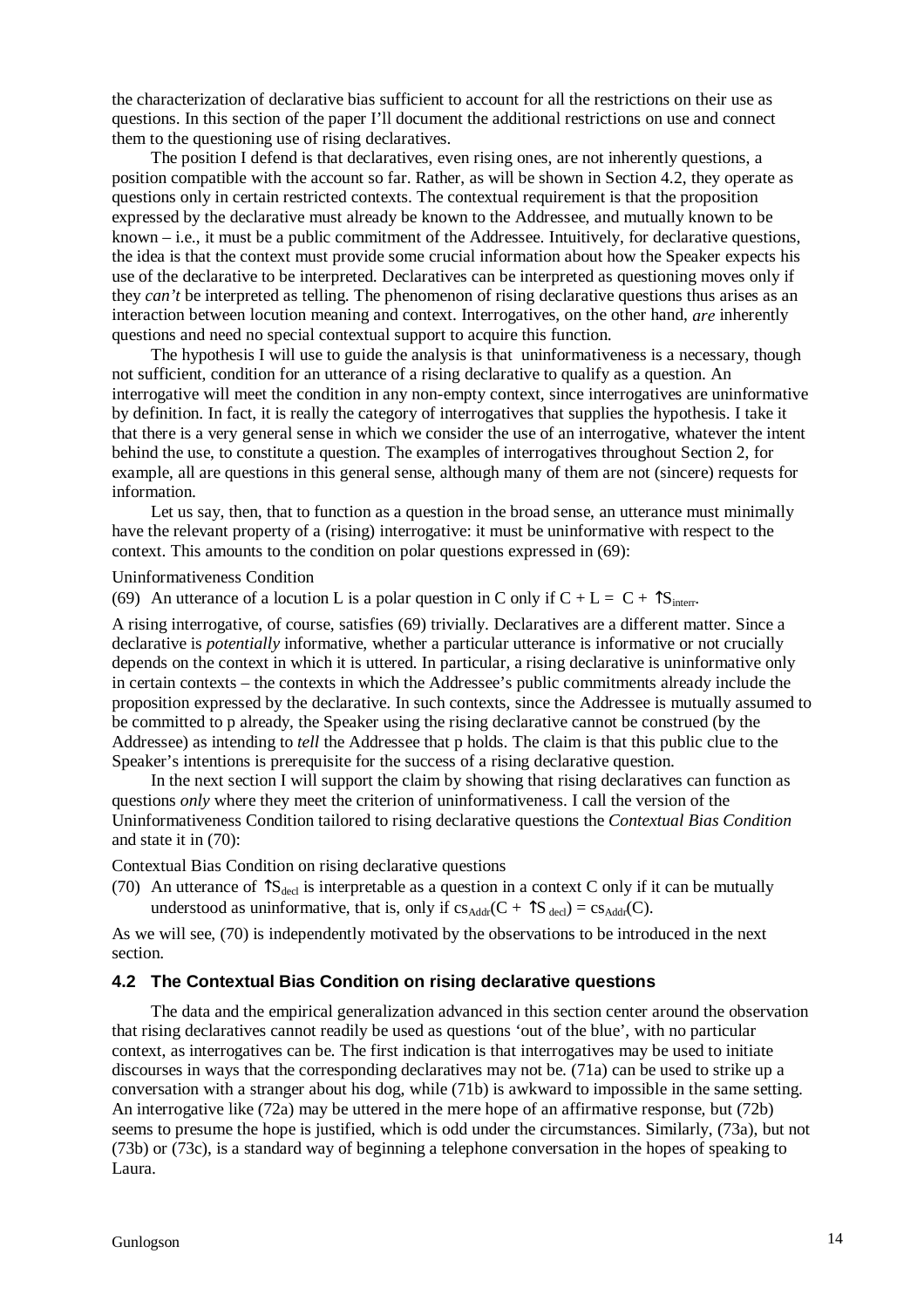- (71) [to passerby walking a dog] Pardon me, but…
	- a. Is that a Weimaraner?
	- b. #That's a Weimaraner?
	- c. #That's a Weimaraner.
- (72) [to passerby in a parking lot]
	- Excuse me, but my battery's dead.
	- a. Do you (by chance) have jumper cables?
	- b. #You've (by chance) got jumper cables?
	- c. #You've (by chance) got jumper cables.
- (73) [initiating a phone conversation]
	- a. Is Laura there?
	- b. #Laura's there?
	- c. #Laura's there.

It is important to see that the awkwardness of the above rising declaratives does not follow from the account of declarative bias given in Section 3. We expect, in light of that account, that a question asked via a declarative will be non-neutral. But here, unlike the cases exemplified in Section 2, there does not seem to be any plausible expectation of neutrality from the Speaker that is violated by the declarative question. Suppose, for instance, that the Speaker of (71b) privately knows or suspects that the dog in question is a Weimaraner. In fact, it is difficult to avoid making that assumption, even for the interrogative in (71a), given that the Speaker has chosen to ask a polar question about a particular breed rather than simply asking what kind of dog it is. Why should it be so odd for the Speaker to ask a non-neutral declarative question in that case, in effect conveying her own positive bias by way of conveying an expectation that the Addressee will agree? Similarly, assume that the Speaker in (73b) has good reason to believe that Laura is indeed home (perhaps he is parked outside Laura's house and calls from his cell phone after he has seen her arrive). Adding this assumption makes it reasonable from the Speaker's point of view to ask a non-neutral question – the Speaker has reason to expect a *yes* from the Addressee, or at least to object to a *no* – but the assumption does not suffice to make the rising declarative acceptable.

The examples of felicitous rising declarative questions we saw in Section 2.2 also provide evidence against the idea that the contextual requirement involves the *Speaker's* propositional attitude toward the content of the declarative. Recall that Section 2.2 established the compatibility of rising declarative questions with Speaker attitudes ranging from disbelief to neutrality to positive acceptance, concluding that rising declaratives fail to commit the Speaker to their propositional content. Any attempt to frame the contextual condition on rising declarative questions in terms that require a particular attitude on the part of the Speaker will immediately fall afoul of those data.

A solution that *is* compatible with the examples in Section 2.2, however, is that the requirement involves the Addressee's attitude. In all of the cases of felicitous rising declarative questions we have seen so far, the Addressee may reasonably be taken to be committed to the proposition expressed, even when the Speaker is not. Example (23) is repeated below to illustrate.

(23) [A&B are looking at a co-worker's much-dented car.

A: His driving has gotten a lot better.

B's response:

- a. Has it? I don't see much evidence of that.
- b. It has? I don't see much evidence of that.
- c. It has. #I don't see much evidence of that.

Intuitively, it seems as though the Speaker must have some evidence to support the belief that the Addressee is committed to the proposition expressed – which evidence comes in the above examples from the Addressee's own statements to that effect. But this view of the situation, though not exactly wrong, is somewhat deceptive. As we will see later in this section, a preceding utterance by the Addressee is not strictly necessary. On the other hand, not just any sort of evidence for the Addressee's belief will suffice. In particular, it is not sufficient for the Speaker to have a private reason for believing that the Addressee believes p. To see this, return to example (71) and suppose, as was suggested earlier, that the Speaker has good reason to think, based on her own personal experience and knowledge, that the dog is a Weimaraner. She also has good reason to suspect that the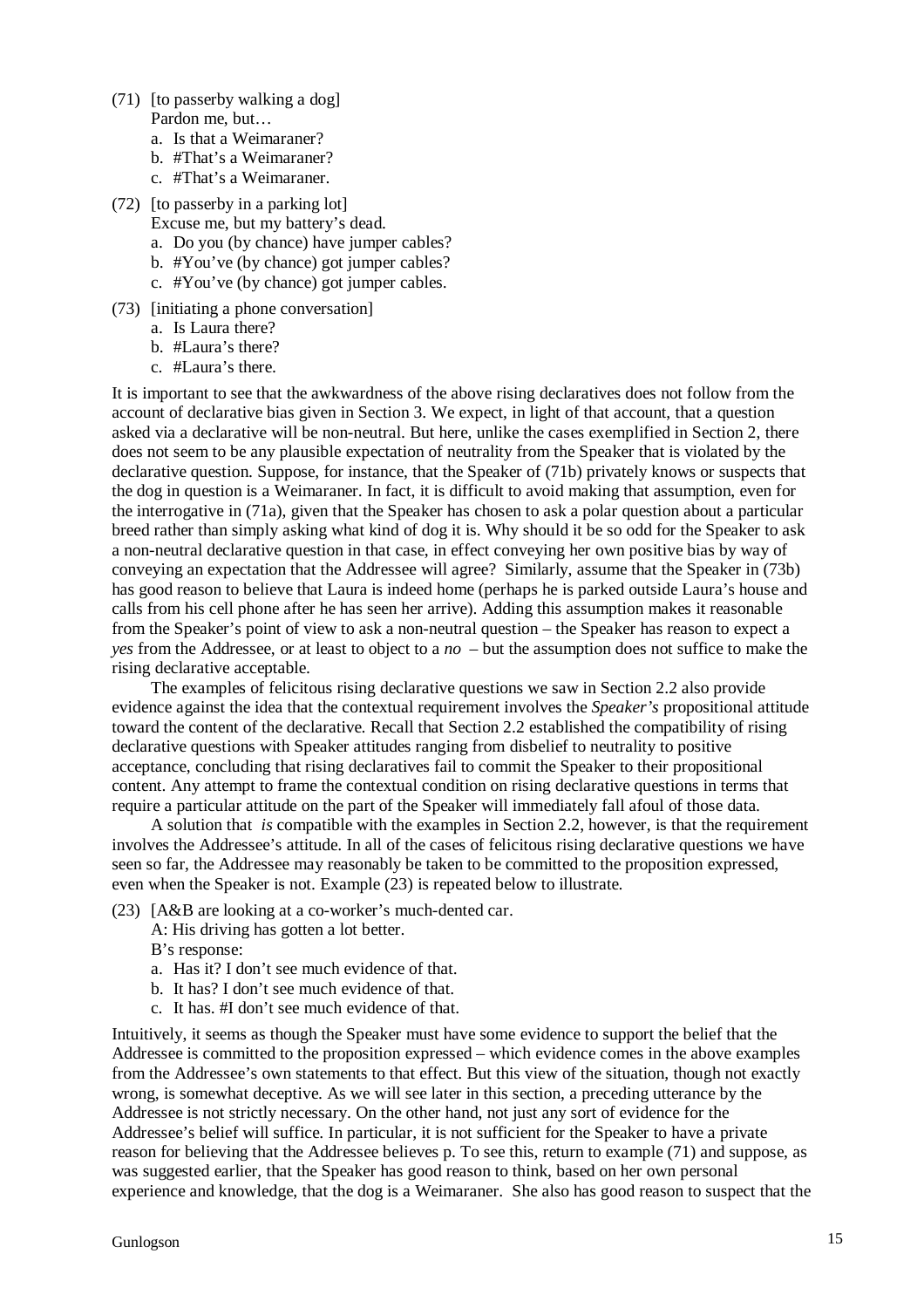owner knows what kind of dog it is; owners of purebred dogs usually do. It seems to follow that the Speaker can reasonably assume that the Addressee believes the dog to be a Weimaraner (though nothing in the context allows the Addressee to reconstruct that reasoning.) The problem is that adding these background suppositions about the Speaker's private assumptions fails to improve the rising declarative. What *does* improve (71b) is imagining it to be spoken in a situation such as a dog show, 4 where it is more plausible for the Speaker and Addressee to assume a *mutual* knowledgeability about dog breeds.

These considerations support the Contextual Bias Condition introduced in Section 4.1, which makes reference to the Addressee's and not the Speaker's commitments, and crucially, the Addressee's *public* commitments. I repeat the condition below for reference:

(70) An utterance of  $\text{TS}_{\text{decl}}$  is interpretable as a question in a context C only if it can be mutually understood as uninformative, that is, only if  $cs_{\text{Addr}}(C + \hat{S}_{\text{decl}}) = cs_{\text{Addr}}(C)$ .

One of the agreeable consequences of (70) is that the "echo" uses of rising declaratives fall out naturally. The situation where the Addressee has already stated the content presented by the declarative question is just a special case subsumed under the more general condition given in (70). "Echoes" can range from utterances having every word in common with the original, as in (74), to elliptical echoes such as (23) (shown above) and other examples in Section 2.2, to entailments of the content as in (75), which has no word in common with the original.

- (74) A: There's a leopard in the living room. B's response:
	- a. ? Is there a leopard in the living room?
	- b. There's a leopard in the living room?
	- c. There's a leopard in the living room.
- (75) A: Gina went skydiving yesterday.
	- B: You're kidding!
	- a. ? Did she jump out of an airplane?
	- b. She jumped out of an airplane?
	- c. #She jumped out of an airplane.

Whether or not all of these repetitions are properly called "echoes" is, fortunately, a point of little importance to the present discussion, since that notion plays no formal role in the account. What's important is that the definition in (70) is general enough to cover all of the cases that might reasonably be called echoes, and some additional ones besides.

Examples of rising declaratives that question presuppositions appear in (26) and in (76) below.

- (76) A: Maria's husband was at the party. B's response:
	- a. Is Maria married?
	- b. Maria's married?
	- c. #Maria's married.

The Speaker can also use a rising declarative to present an inference interpretable as a consequence of the Addressee's position, as shown in (77)-(78). In these examples all three locutions are acceptable, and all suggest that the A's preceding speech act has led the Speaker to the hypothesis or conclusion expressed by the descriptive content of the sentence.

(77) A: Jon has to leave early.

B's response:

- a. Will he miss the party then?
- b. He'll miss the party then?
- c. He'll miss the party then.
- (78) A to caller: Mom, I'll call you back tomorrow, OK? Caller:
	- a. Are you too busy to talk to your mother?
	- b. You're too busy to talk to your mother?
	- c. (I see.) You're too busy to talk to your mother.

 $\overline{a}$ 

<sup>4</sup> This observation is due to Line Mikkelsen.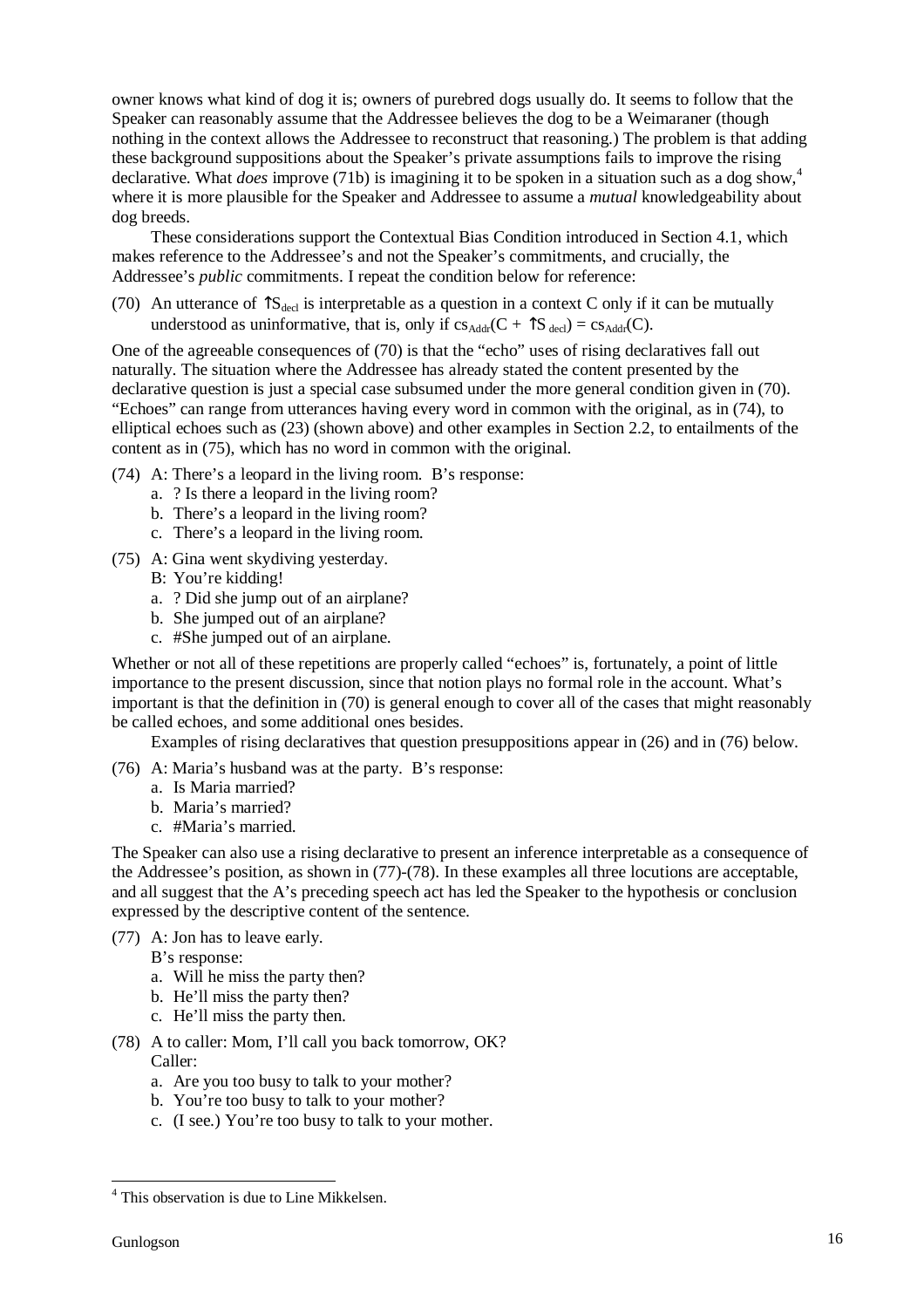More examples of the type shown in (77b)-(78b) can be found in Bartels 1997 and Noh 1998, who also make the point that sentences functioning as 'echoes' are not limited to repeating previously uttered content.

A difficulty arises here with the Contextual Bias Condition, which is formulated in terms of entailment. The propositions expressed by the Speaker in (77)-(78) clearly are not logical entailments of the sentence uttered previously. They're not even (necessarily) conversational implicatures, given that the preceding sentence may not ordinarily be taken to imply what the Speaker has chosen to represent as mutually inferrable from its utterance. The ideal solution would be to state the Contextual Bias Condition in terms of a relation weaker than logical entailment, and/or adopt a richer representation of the context that allows for mutual inferrability as well as mutual belief. For the purposes of working through the present hypotheses about questioning, however, it is not necessary to embark on these projects. Instead I will assume that (77)-(78) represent cases where the rising declaratives are *accommodated* as questions by making the necessary contextual adjustment to meet the Contextual Bias Condition. The adjustment required is the portrayal of the proposition expressed by the declarative as following from the Addressee's commitments. If we take p to be the content of the declarative question, what must be accommodated as a joint commitment of the participants is q  $\rightarrow$  p, where q is a relevant public commitment of the Addressee's that serves as the basis for the inference.

In (78), for instance, A conversationally implicates that he intends to cut short the conversation with his mother at the present time. His mother's response assumes that the reason for this intended action is that A is too busy to talk to her. In the rising declarative version (by hypothesis), she presents this assumption as a public commitment of A's. The form of  $q \rightarrow p$  that must be accommodated is as follows:

#### (79) If *A intends to cut short the conversation with his mother* (q), *he is too busy to talk to her* (p).

The plaintive air of the mother's response is shared by all three versions and has to do, we may assume, with the descriptive content being presented rather than the locution type.

The clearest evidence that rising declaratives are not inherently echoes comes from contexts in which there is no preceding utterance to echo at all. Consider (80)-(81). Here the rising declarative questions are infelicitous – a reasonable result, seemingly, since in the situations as described there is no reason for the Speaker to think that the Addressee is committed to the proposition expressed. In particular, there is no preceding utterance by the Addressee, as there has been in all the felicitous cases so far.

(80) Robin is sitting in a windowless computer room with no information about current weather conditions when another person enters.

Robin says to the newcomer:

- a. Is it raining?
- b. #It's raining?
- c. #It's raining.
- (81) Julia and Max have just left a movie and are discussing it. Julia interjects:
	- a. Are you hungry? (Let's get something to eat.)
	- b. #You're hungry?
	- c. #You're hungry.

The revised versions shown in (82)-(83), where the rising declaratives are felicitous, demonstrates that the absence of an appropriate utterance cannot be the decisive factor in the infelicity of (80b)-(81b). In the altered situations there *is* reason to think that the Addressee is committed to p, and the rising declaratives are accordingly improved. The pertinent evidence, however, is extra-linguistic – the wet raincoat in (82), the noisy stomach in (83).

 $[cf. (80)]$ 

- (82) Robin is sitting, as before, in a windowless computer room when another person enters. The newcomer is wearing a wet raincoat and boots. Robin says:
	- a. Is it raining?
	- b. It's raining?
	- c. (I see that/So) It's raining.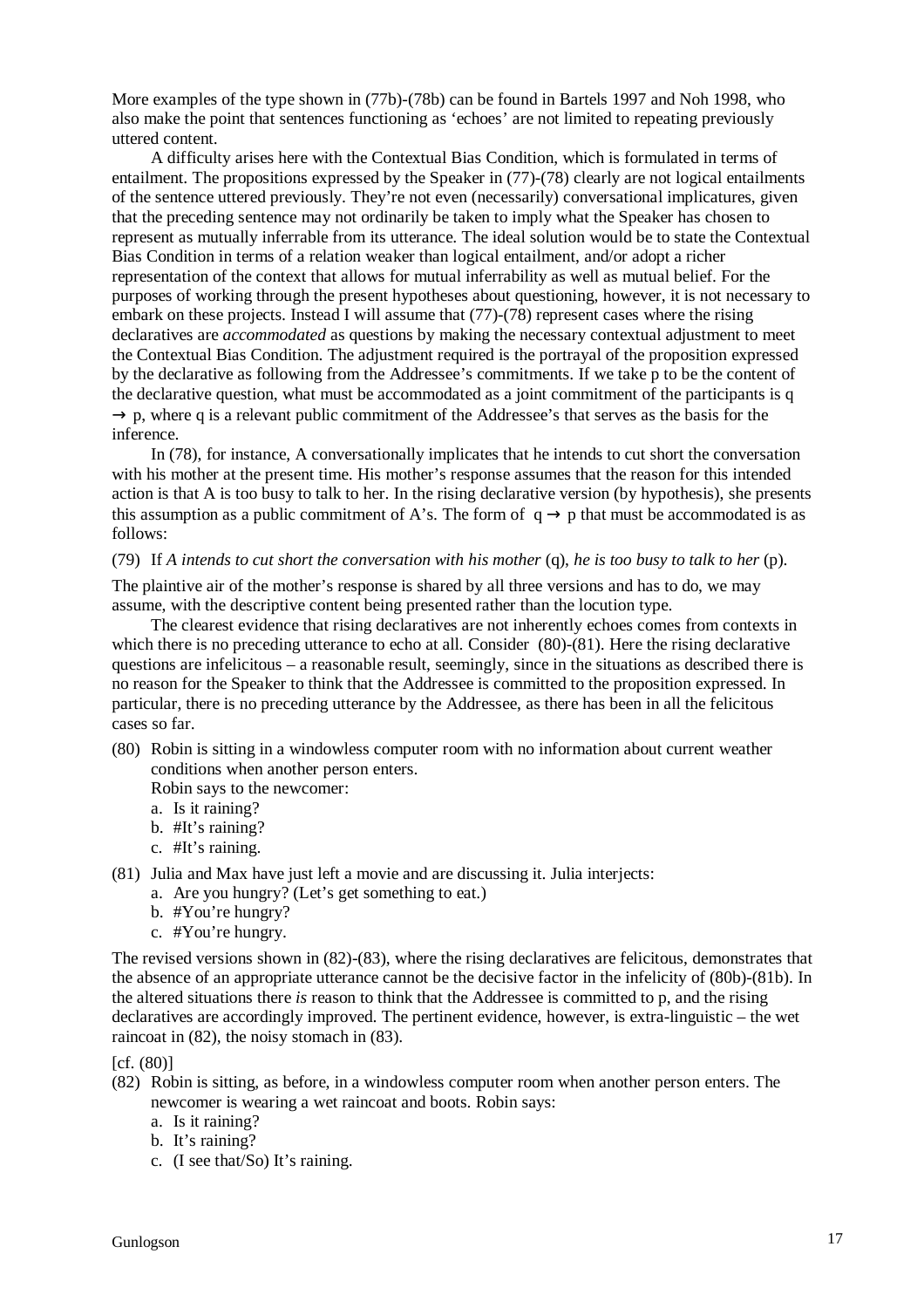#### $[cf. (81)]$

- (83) In the middle of Julia and Max's discussion, Max's stomach rumbles audibly, providing evidence of his hunger. Julia interjects:
	- a. Are you hungry? Let's get something to eat.
	- b. You're hungry? Let's get something to eat.
	- c. You're hungry. Let's get something to eat.

The contrast between (80)-(81) and (82)-(83) is clear, and it establishes decisively that rising declarative questions do not require a *linguistic* antecedent.

How do (82b)-(83b) manage to satisfy the Contextual Bias Condition? The explanation goes like this. In (82)-(83), but not the earlier cases, the Speaker is provided with evidence that the proposition expressed by the declarative is in fact true. Furthermore, the evidence is public – it is accessible to the Addressee as well. The public nature of the evidence is important, but the evidence plays a different role for the Addressee than for the Speaker. The Addressee is already in a position to know whether or not the proposition is true and need not rely on the public evidence to decide that. After all, in (82) the Addressee has just been outside and presumably knows whether it's raining without having to reason from the state of her raincoat. The same point holds for Max's hunger in (83). The crucial contribution made by the public evidence from the point of view of the Addressee is that it enables the Addressee to recognize that the Speaker is being intentionally uninformative. That is, the Addressee is able to recognize that the Speaker assumes that the Addressee knows that the proposition expressed is true. Moreover, the Speaker, knowing that the Addressee can see the basis of the inference that the proposition is true, can count on the Addressee recognizing the intention to be uninformative. From the Speaker's point of view, the Addressee can be regarded as publicly committed to the proposition expressed – the Speaker believes it to be true, believes the Addressee to believe it, and believes the fact of the Addressee's belief to be mutual knowledge (or at least accommodatable as such). As for the Addressee, the public evidence ensures that she is in a position to appreciate the Speaker's point of view, even if the inference turns out to be wrong and the proposition is *not* true (and hence not truly believed by the Addressee).

In short, the facts show that no amount of tinkering with assumptions about private knowledge, private belief, or private evidence will render a rising declarative question felicitous in the absence of relevant *public* evidence. In its most obvious manifestation, the public evidence for the Addressee's belief is the Addressee's own utterance. But as (82)-(83) show, the evidence need not be linguistic in nature, as long as the Contextual Bias Condition can be met (or accommodated). The result arrived at empirically in this section is thus in agreement with the hypothesis advanced on more conceptual grounds in Section 4.1.

Throughout the examples in this section we can see once again the significant generalization pointed out at the end of Section 2.2: generally speaking, wherever a rising declarative is acceptable as a question, the corresponding interrogative is as well; and the effect produced is very similar.

## 5 What counts as a polar question?

In the last section I defended the claim that only rising declaratives understood as uninformative can be interpreted as questions. So far, however, I have not said much about what a "question" is, instead relying implicitly on our strong intuitions about rising declaratives in various contexts. It is now time to ask what underlies those intuitions of questionhood. The rising declarative questions exemplified throughout this paper, as well as the interrogatives that accompany them, are compatible with a variety of attitudes, intentions, and discourse effects. In some uses, these questions seem to fit the paradigm of requesting a yes/no response from the Addressee, with the Speaker motivated by a desire to confirm that the proposition in question is true. But in others, for example the expression of doubt exemplified in (23), the declarative question seems to be used in a more expressive way to register the Speaker's reaction, with the response of the Addressee being a secondary consideration. Furthermore, given the Contextual Bias Condition, the Addressee's expected response to a rising declarative question is already available in the context, if not already stated. All of these considerations might lead us to wonder in what sense rising declaratives constitute questions at all. Nevertheless, it is perfectly natural and commonplace to describe them that way in the uses we have seen.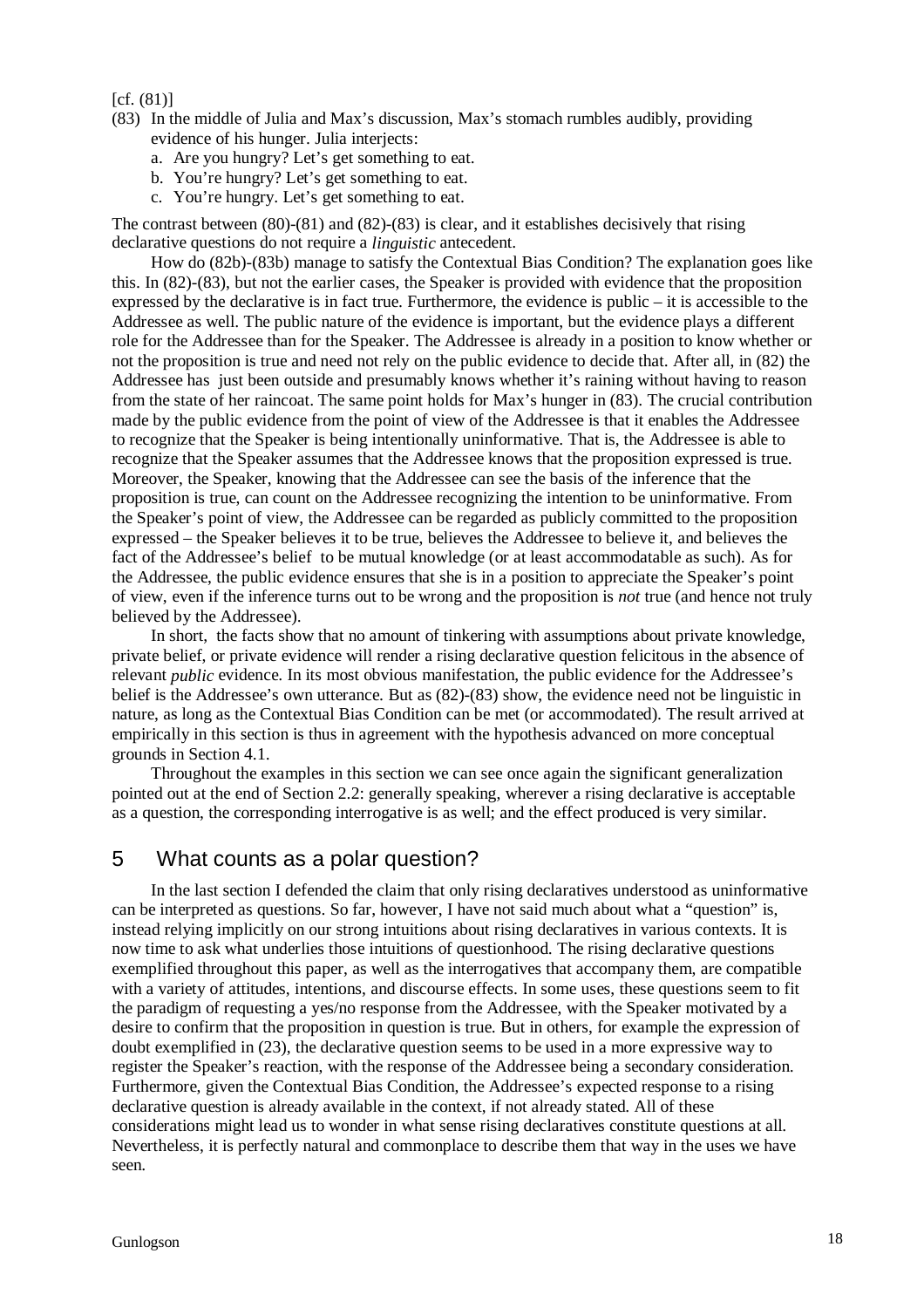The key to this puzzle in the present account is located in the nature of the overlap between rising declaratives and interrogatives. Recall that rising declaratives, in contexts where they function in ways we are inclined to call *questioning*, are interpretable in the same ways as their interrogative counterparts in the same contexts. This was pointed out in Sections 2.2 and 4.2, where it was also noted that interrogatives can generally be used wherever rising declaratives are felicitous as questions. The solution suggested by this distributional pattern is a simple one: rising declaratives count as polar questions when (and because) their contextual requirements and effects overlap with those of polar interrogatives with the same content. As was remarked in Section 4.1, there is a general sense in which we are inclined to regard any use of a polar interrogative as a question, regardless of what it is used to accomplish in a particular context. Accepting this general sense as the appropriate one, understanding why rising declaratives function naturally as questions is a matter of understanding their distribution across contexts vis-à-vis the distribution of interrogatives. In similar fashion, the contrast with falling declaratives as questions can be characterized in distributional terms: the distribution of falling declaratives does not overlap with that of interrogatives to the same extent that the distribution of rising declaratives does.

As the Uninformativeness Condition (repeated below) provides, a rising declarative is interpretable as a question only if it has the same effect as the corresponding rising interrogative in the same context.

(69) An utterance of a locution L is a polar question in C only if  $C + L = C + \hat{S}_{inter}$ 

The Contextual Bias Condition on rising declarative questions derives from (69); it specifies what it takes for a rising declarative to satisfy that condition:

(70) An utterance of  $\text{S}_{\text{decl}}$  is interpretable as a question in a context C only if it can be mutually understood as uninformative, that is, only if  $cs_{\text{Addr}}(C + \hat{S}_{\text{dec}}) = cs_{\text{Addr}}(C)$ .

Being uninformative with respect to the context, as demanded by (69), is, by hypothesis, a necessary condition for an utterance to serve as a question. It cannot, however, be a sufficient one, once we include falling declaratives in the picture. A falling declarative is uninformative with respect to the context when the *Speaker* is already publicly committed to the proposition expressed. It is clear with a moment's reflection that not all such falling declarative utterances function as questions (if indeed any do).

It seems, then, that the *nature* of the uninformativeness exhibited by rising declaratives is important to the difference between rising and falling declaratives as questions. And the discussion in 3.2 and 3.3 already suggests why that should be so. When the Addressee is publicly committed to the proposition, as is the case with an uninformative *rising* declarative, the Speaker cannot be interpreted as intending to make the proposition known to the Addressee – that situation is already mutually understood to obtain. The inference that the Speaker utters the declarative with the primary intention of making the proposition known to the Addressee (i.e., of *telling* the Addressee that it holds) is thus blocked in the case of the uninformative rising declarative. This factor, it was claimed, is crucial to the functioning of a declarative as a question. In the case of an uninformative *falling* declarative, on the other hand, there is no guarantee about the Addressee's state at all. An uninformative falling declarative differs from an uninformative rising declarative in failing to block (across all cases) the inference that the Speaker intends to be interpreted as notifying the Addressee that the proposition holds.

With the realization that the Addressee's state is crucial, the Contextual Bias Condition can be subsumed under the more general condition for polar questionhood stated in (84), which applies across sentence types:

(84) An utterance of S is interpretable as a polar question in C only if  $cs_{Addr}(C) + S = cs_{Addr}(C)$ .

As desired, only uninformative rising declaratives can satisfy (84), while any interrogative satisfies it by definition. Whether or not a falling declarative satisfies (84) is independent of its uninformativeness with respect to C; what matters is whether the proposition expressed is already publicly attributed to the Addressee.

(84) is stated as a necessary condition for polar questionhood, not a sufficient one, and I will leave it with that status in this paper. As it stands, it accomplishes the task of identifying a property associated with questioning that rising declaratives and interrogatives have in common and falling declaratives lack. That property is the property of being uninformative with respect to the context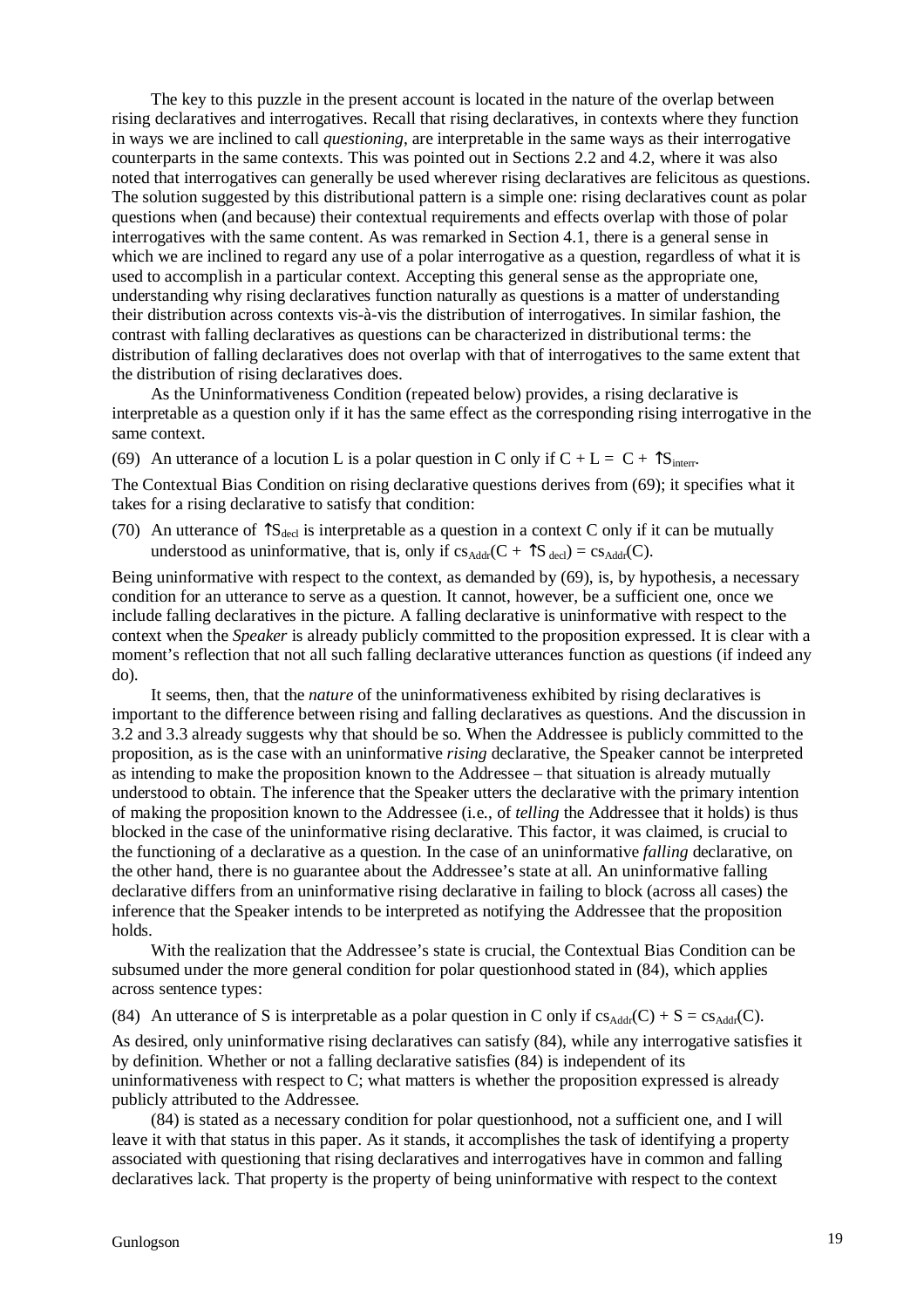anywhere that (84) is met. That is, as far as rising declaratives and interrogatives are concerned, (69) and (84) are interchangeable – a rising declarative has the effect of a rising interrogative, satisfying (69), if and only if (84) is met. And rising interrogatives satisfy both conditions trivially. But for falling declaratives, the two conditions are distinct. To meet both, a falling declarative must express a proposition that is already a public commitment of both participants (and such a proposition seems pragmatically to be an unlikely candidate for questioning). The set of contexts in which some proposition p is a *joint* commitment of the participants is a subset of the set of contexts in which the Addressee is publicly committed to p. Graphically, the picture looks like this:

#### **Figure 1:Distribution of declarative questions**



As Figure 1 illustrates, the intuition that rising declaratives are more natural as questions than falling ones is expressible as a distributional generalization: there is no context in which a falling declarative is interpretable as a polar question and the corresponding rising declarative is not. On the other hand there are plenty of contexts that allow a rising declarative as a question while excluding the falling version. In short, the distribution of rising declaratives as questions is broader than that of falling declaratives – just as the distribution of interrogatives as questions is broader than that of rising declarative questions.

This distributional relationship remains unaffected by adjustments to the requirements for polar questions that vary the exact membership of the F set in Figure 1. The relative ease of using rising declaratives as questions, compared to falling declaratives, is accounted for distributionally by the adoption of (84), regardless of whether (69) is also enforced. As for the issue of whether falling declaratives should be able to qualify as questions at all, and if so, under what conditions, there is not really a "right" answer to be given. The characterization of polar questions offered in this section is simply a classification of the properties of utterances in context, where the properties derive from the interaction of locution meaning and context in the manner laid out in Section 3. Different classifications may be appropriate for different investigative purposes. The present classification is intended to illuminate (a) the source of the "questioning" sense of rising declaratives; (b) the distributional idiosyncrasies of rising declarative questions; and (c) the intuitive differences (and similarities) between rising and falling declaratives as questions. Whether or not a particular instance of a falling declarative is to be called a polar question is insignificant, as long as its effects and their relationship to the effects of rising declaratives are understood.

Finally, an important feature of the approach to declarative questions taken here is that the contextual restrictions are peculiar to the use of declaratives *as questions*. We do not expect to find declaratives intended as *statements* to be subject to them. The point is abundantly clear for falling declaratives, whose uses are obviously not confined to questioning. The importance for rising declaratives is that it makes the existence of informative uses, like those exemplified in (20)-(21), less mysterious. The current analysis cannot be said to predict the existence of those uses, but at least it doesn't predict their nonexistence. In this respect it has a head start on any account in which the rise is directly associated with a questioning function or an attitude of uncertainty on the part of the Speaker.